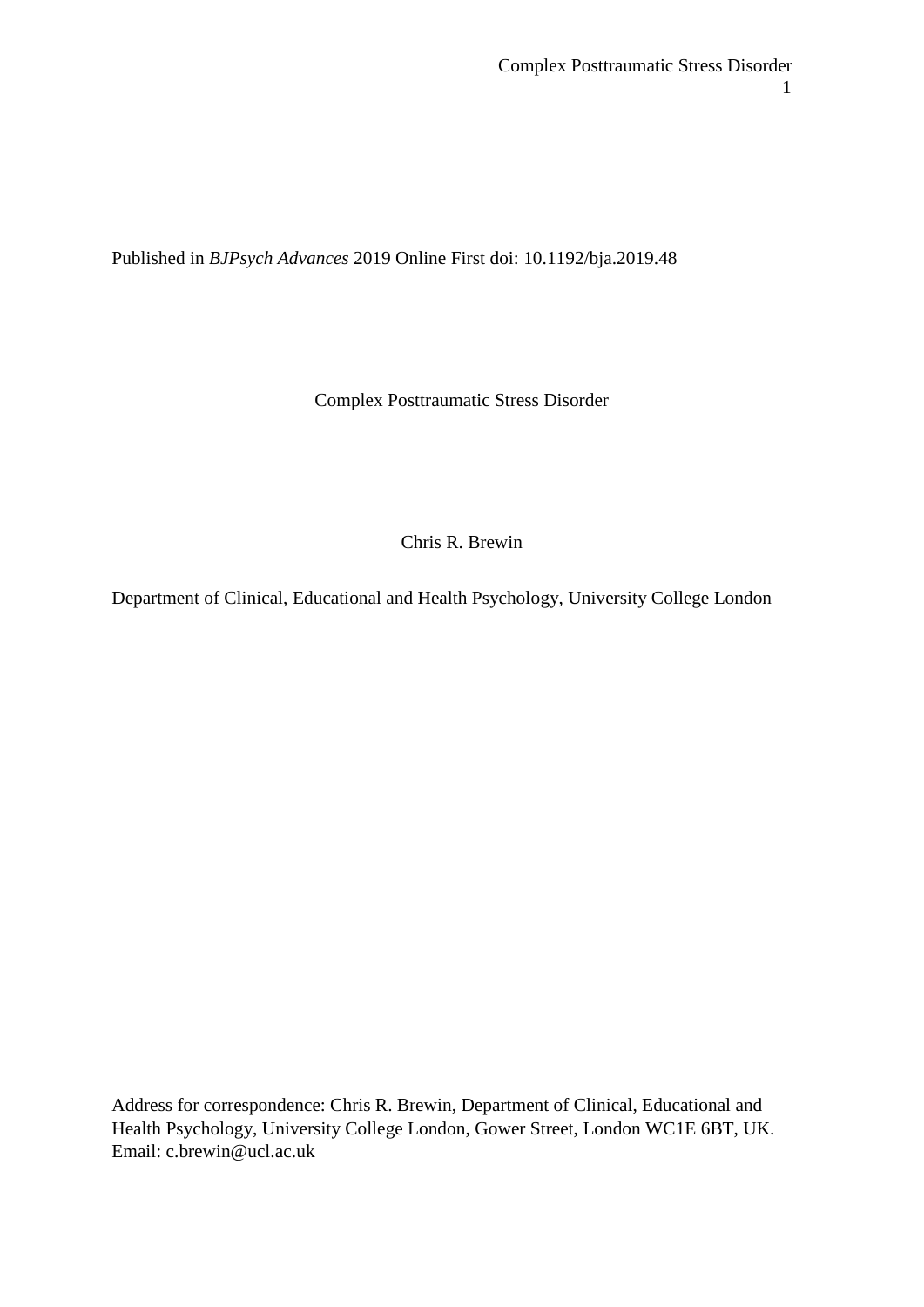# **Abstract**

The World Health Organization's proposals in the  $11<sup>th</sup>$  edition of the International Classification of Diseases, released for comment by member states in 2018, introduce for the first time in a major diagnostic system a distinction between posttraumatic stress disorder (PTSD) and complex posttraumatic stress disorder (CPTSD). This article sets the new diagnosis of CPTSD within the context of previous similar formulations, describes its definition and requirements, and reviews the existing evidence concerning its epidemiology, differential diagnosis, assessment, and treatment.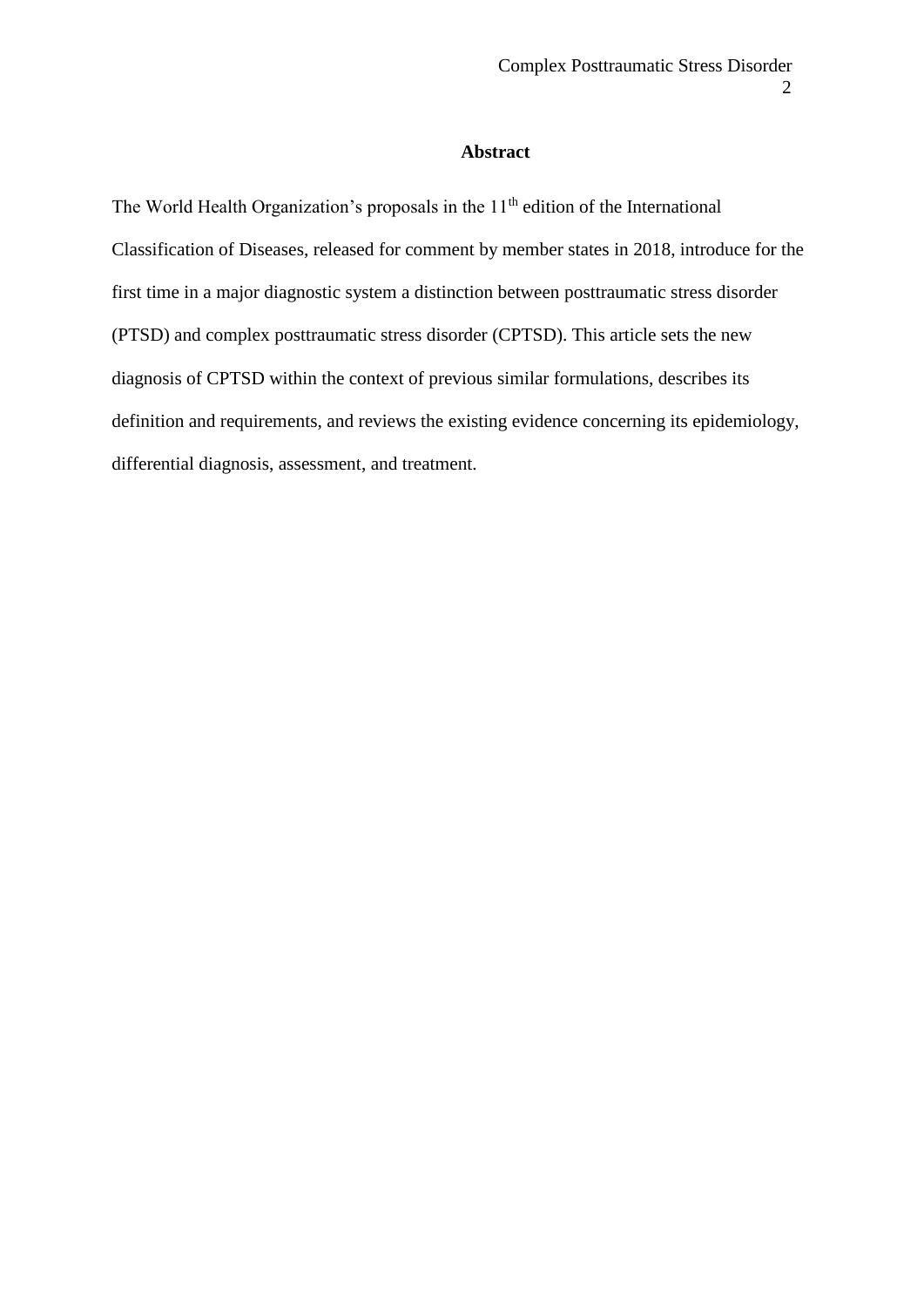In July 2018 the World Health Organization formally issued ICD-11, the latest revision of the International Classification of Diseases, for consultation with member states. It contains major changes to the diagnosis of posttraumatic stress disorder which is now replaced by two diagnoses, PTSD and Complex PTSD (CPTSD) [\(Maercker et](#page-18-0) al. 2013). Consistent with the ICD-11 principle that diagnoses should be simple and have the maximum clinical utility, requirements for PTSD include evidence for the re-experiencing of traumatic events in the present, deliberate avoidance, a current sense of threat, and functional impairment. Complex PTSD requires the same but, in addition, evidence for disturbances in self-organisation (DSO), consisting of affect dysregulation, negative self-concept, and disturbances in relationships. A more detailed rationale for the divergence from PTSD as defined in ICD-10, DSM-IV, and DSM-5 has been presented elsewhere [\(Brewin 2013,](#page-15-0) [Brewin et al. 2017\)](#page-15-1).

The term "complex PTSD" was first used to describe a syndrome experienced by survivors of repeated, prolonged trauma and involving alterations in affect regulation, consciousness, self-perception, and relationships to the perpetrator and to others [\(Herman](#page-17-0)  [1992\)](#page-17-0). Other similar diagnoses have previously been put forward. The ICD-10 diagnosis F62.0 "Enduring personality change after catastrophic experience" (EPCACE) described the disturbances in self-organisation that can sometimes result from multiple, chronic or repeated traumas from which escape is difficult or impossible (e.g., childhood abuse, domestic violence, torture, war, imprisonment). Another is "Disorders of Extreme Stress Not Otherwise Specified" (DESNOS) which was included in the Appendix to DSM-IV [\(American Psychiatric Association 2000\)](#page-15-2). The DESNOS diagnosis has been operationalised using 48 possible symptoms, organised into 6 scales and 27 subscales [\(Pelcovitz et al. 1997\)](#page-19-0).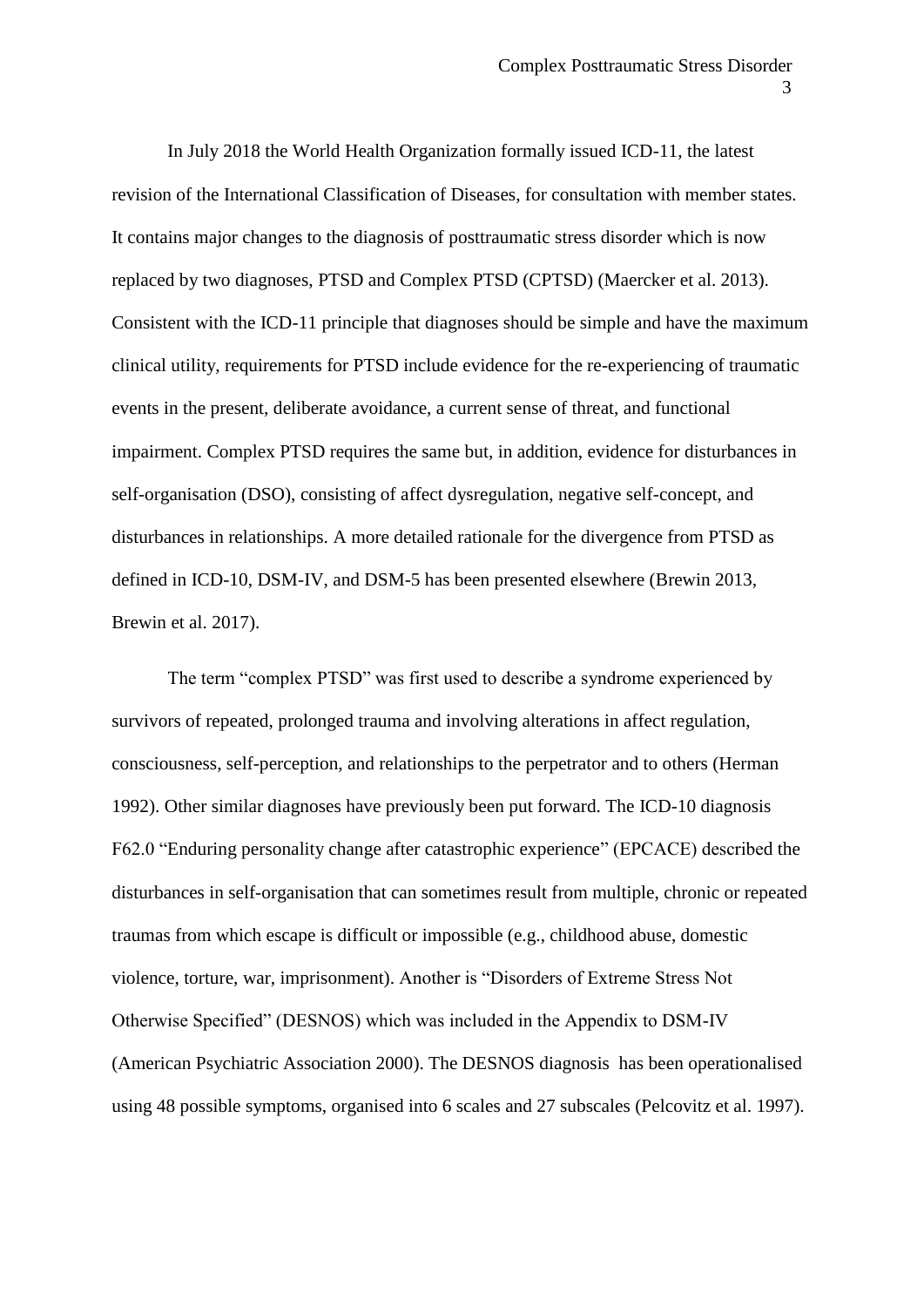A comparable diagnosis for children is developmental trauma disorder (DTD) [\(Ford et al.](#page-17-1)  [2018\)](#page-17-1).

A number of practical difficulties have been identified with these earlier formulations [\(Resick et al. 2012\)](#page-19-1). These include the large number of candidate symptoms and the substantial symptom overlap with other diagnoses such as DSM-IV PTSD, major depression, and borderline personality disorder (BPD). Evidence has also been lacking that these formulations are uniquely linked to chronic or repeated trauma. There has been uncertainty over whether these formulations represent a complex and severe form of PTSD or a syndrome distinct from (although often comorbid with) PTSD [\(Ford 1999\)](#page-17-2). Relatedly, it has been pointed out that complex PTSD might simply represent one end of a spectrum of severity in posttraumatic reactions, rather than being a qualitatively separate disorder.

ICD-11 CPTSD is related to Herman's (1992) concept of Complex PTSD, EPCACE, and DESNOS, and shares with them all an emphasis on enduring changes in self-organisation and the expectation that these changes typically result from exposure to sustained or multiple traumas from which escape is difficult or impossible. In contrast to EPCACE, CPTSD does not describe these symptoms as personality changes and, in contrast to DESNOS, the number of symptoms is relatively small. CPTSD also differs from all these previous formulations in three crucial ways: It requires the three symptom clusters of re-experiencing, avoidance and sense of threat which characterise PTSD; it is based on the symptom profile, not on the type of trauma exposure; and functional impairment is explicitly identified as a requirement for the disorder.

This greater definitional clarity resolves a number of the problems that have hindered Complex PTSD from being recognised as a diagnosis in its own right. First, it is clearly positioned as a separate diagnosis to PTSD (a person can be diagnosed with PTSD or CPTSD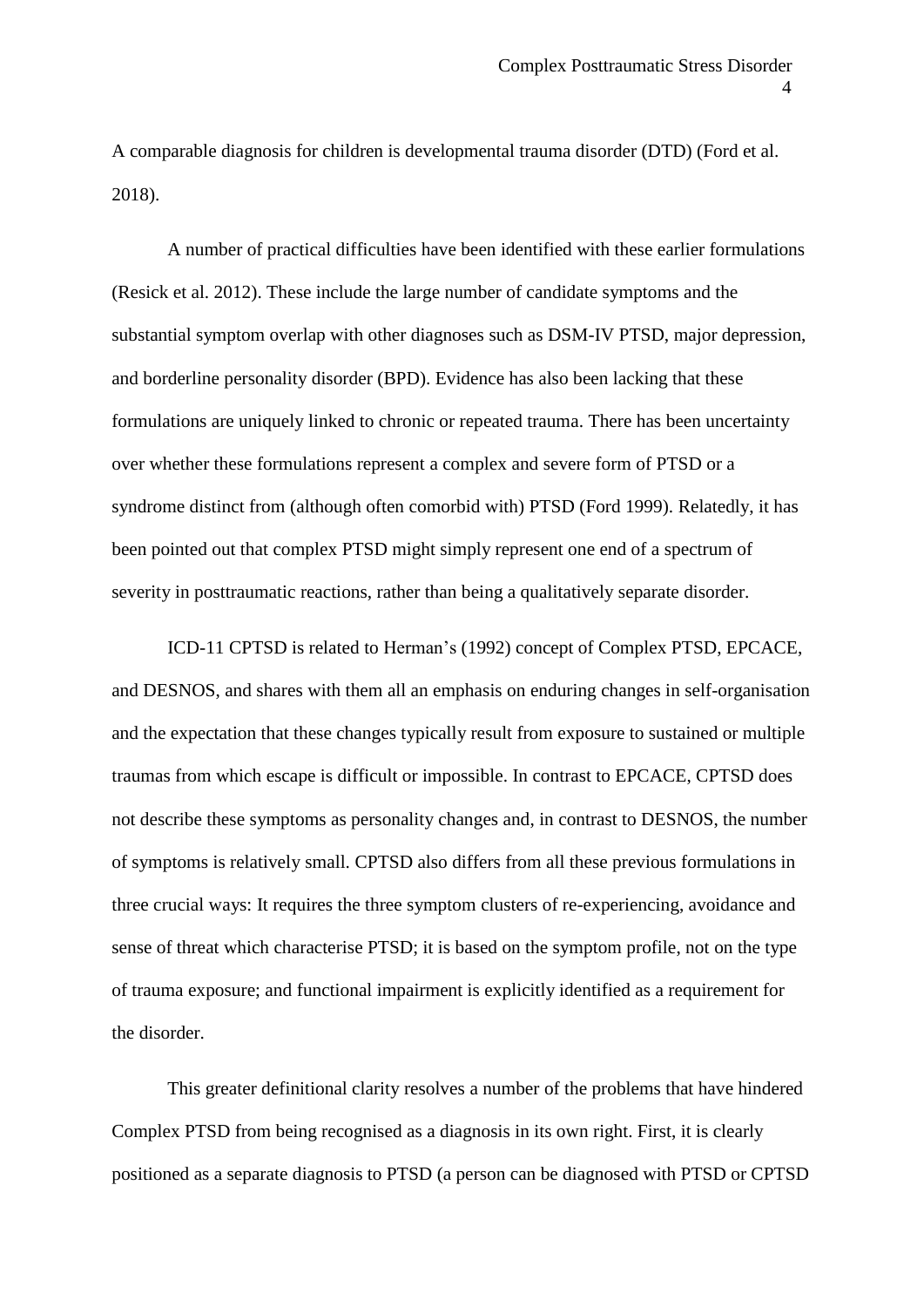but not both). At the same time, CPTSD must include the same evidence for re-experiencing in the present, avoidance, and sense of threat that is part of PTSD. Thus it shares with PTSD an explicit focus on specific, identifiable traumatic events that are prominent in consciousness rather than being a non-specific response to extreme trauma. Finally, chronic or repeated trauma is a risk factor, not a requirement, for CPTSD. There is an acknowledgment that there is no necessary connection with severe trauma, meaning that it can be diagnosed after a single traumatic event (although this will be less likely).

#### **Epidemiology**

One of the first studies of a nationally representative sample of trauma-exposed adults was conducted in Israel, finding a one-month prevalence of 9% for ICD-11 PTSD and 2.6% for CPTSD. Women reported higher rates of PTSD than men but did not differ in CPTSD rate [\(Ben-Ezra et al. 2018\)](#page-15-3). A nationwide sample in Germany, in contrast, found a 1.5% onemonth prevalence rate for PTSD and 0.5% for CPTSD, with no significant gender differences [\(Maercker et al. 2018\)](#page-18-1). A nationally representative survey in the U.S. has reported rates in between these studies, with PTSD at 3.4% and CPTSD at 3.5% [\(Cloitre et al. in press\)](#page-16-0). Women reported higher rates of both PTSD and CPTSD.

The requirements for PTSD in ICD-10 were less specific than in ICD-11 and did not include evidence of functional impairment. In DSM-5 the PTSD diagnosis is broader in that it includes many of the symptoms that belong both to ICD-11 PTSD and CPTSD. A substantial number of studies have now compared rates within the same community or treatment-seeking sample of ICD-10 PTSD, ICD-11 PTSD/CPTSD combined, and PTSD diagnosed with DSM-IV or DSM-5. In adult samples the ICD-11 rates are reliably lower than both ICD-10 and DSM-IV/5, consistent with the wish to define the disorder more narrowly.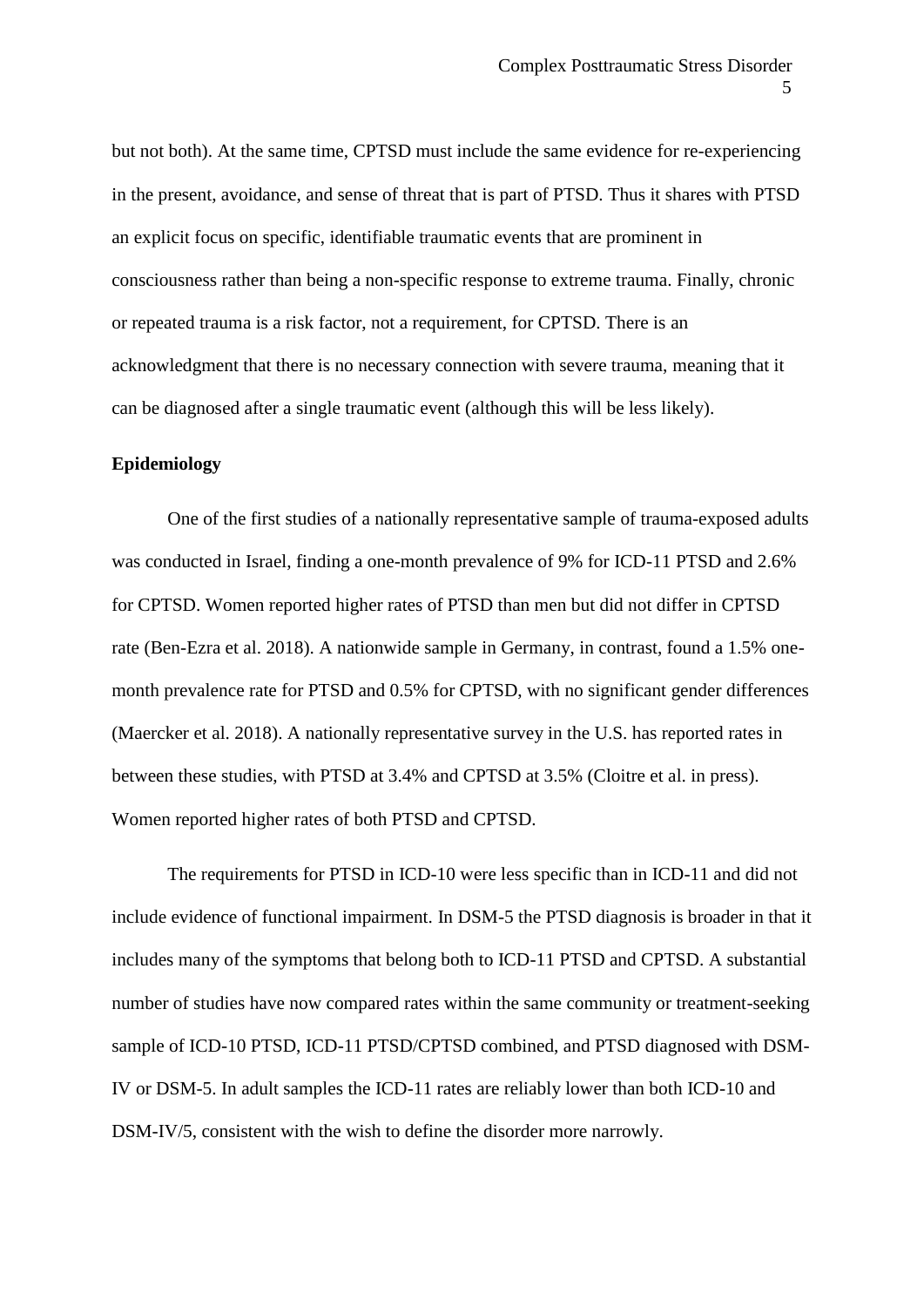At present there is only very preliminary evidence to support the existence of CPTSD in children and adolescents, according to a position paper published by the International Society for Traumatic Stress Studies (ISTSS) and downloadable from [http://www.istss.org/getattachment/Treating-Trauma/New-ISTSS-Prevention-and-Treatment-](http://www.istss.org/getattachment/Treating-Trauma/New-ISTSS-Prevention-and-Treatment-Guidelines/ISTSS_CPTSD-Position-Paper-(Adults)_FNL.pdf.aspx)[Guidelines/ISTSS\\_CPTSD-Position-Paper-\(Adults\)\\_FNL.pdf.aspx.](http://www.istss.org/getattachment/Treating-Trauma/New-ISTSS-Prevention-and-Treatment-Guidelines/ISTSS_CPTSD-Position-Paper-(Adults)_FNL.pdf.aspx) In community samples, however, the few studies available do not suggest any difference in prevalence rates among children and young people between ICD-11 PTSD/CPTSD combined and DSM-IV/5 PTSD [\(Brewin et al. 2017\)](#page-15-1).

# **Differential Diagnosis**

A number of studies have conducted latent profile analysis or latent class analysis to test the assumption that there are different clinical groups corresponding to PTSD and CPTSD. With an occasional exception, these have consistently found one group of patients who report re-experiencing in the present, avoidance, and sense of threat, and another group who report elevated levels of these same symptoms but in addition report problems in affect regulation, social relationships, and a disturbed sense of self [\(Brewin et al. 2017\)](#page-15-1). Similar findings have been reported for children and adolescents. Factor analytic studies have also consistently found evidence for six clusters of symptoms with three related to a PTSD higherorder factor and three to a DSO higher-order factor in the expected way [\(Brewin et al. 2017\)](#page-15-1). The cross-cultural validity of the proposals have been tested in a number of countries including Austria, Denmark, Germany, Israel, and Lithuania, and the distinction also appears to be applicable to samples of refugees [\(Vallieres et al. 2018,](#page-19-2) [Frost et al. 2019\)](#page-17-3).

Consistent with the idea that chronic or multiple trauma is a risk factor for CPTSD, studies have shown that childhood physical or sexual abuse, particularly within the family, is more strongly related to CPTSD than PTSD [\(Cloitre et al. in press\)](#page-16-0). CPTSD is also associated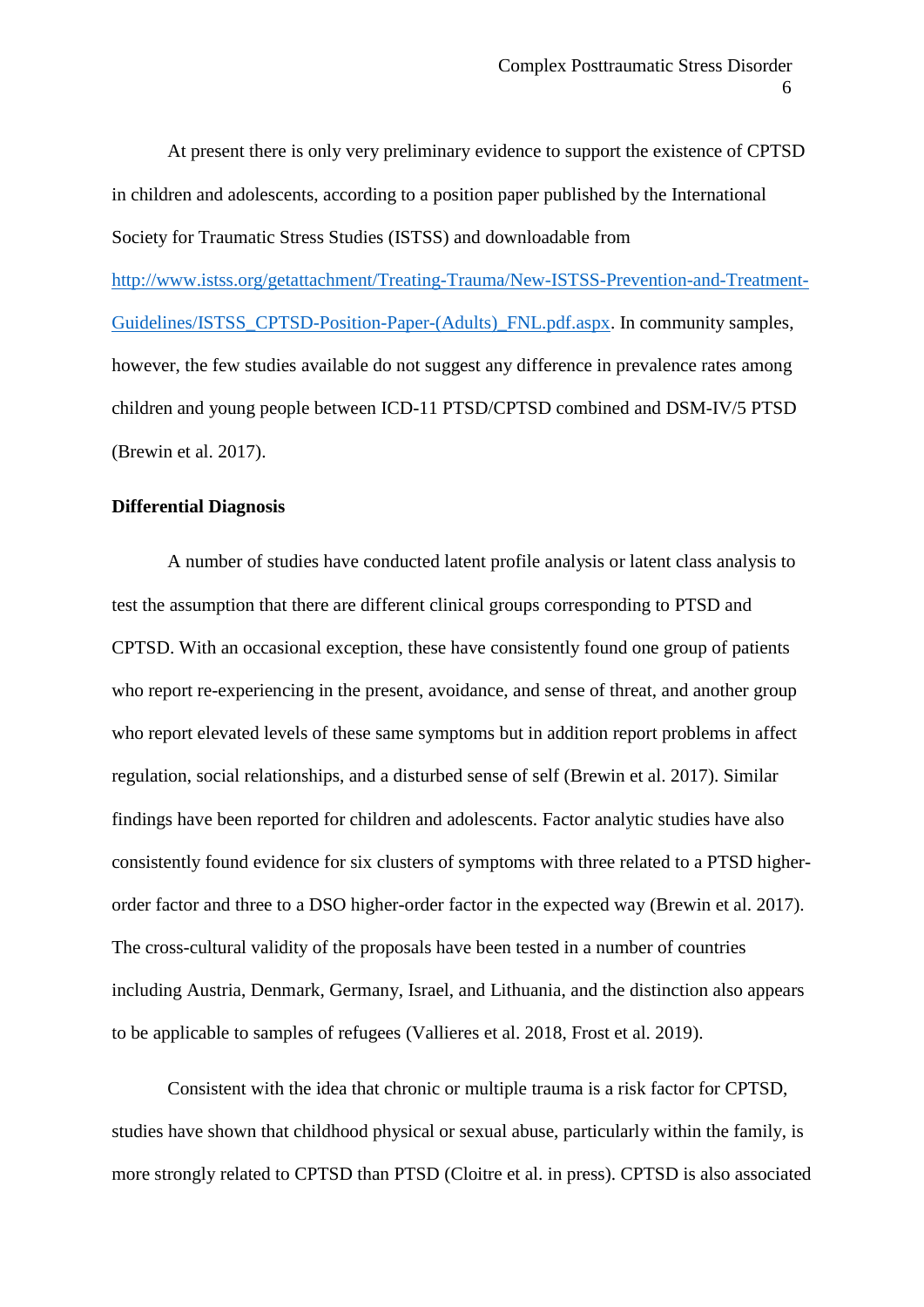with higher levels of psychiatric burden than PTSD, including greater depression and dissociation [\(Hyland et al. 2018,](#page-17-4) [Cloitre et al. in press\)](#page-16-0).

Questions have been raised about the potential overlap between CPTSD and other disorders for which prolonged or repeated trauma is thought to be a risk factor, such as borderline personality disorder (BPD). Research is in its early stages but two studies employing latent class analysis on samples reporting a history of child abuse [\(Cloitre et al.](#page-16-1)  [2014,](#page-16-1) [Frost et al. 2018\)](#page-17-5), and one study that used network analysis on an institutionally abused sample [\(Knefel et al. 2016\)](#page-18-2), have suggested that the two disorders can be meaningfully distinguished. The first point to note is that trauma exposure and PTSD symptoms are required for a CPTSD diagnosis but not a BPD diagnosis. Further, the symptoms that are more characteristic of BPD as compared to CPTSD are being frantic about being abandoned, having an unstable sense of self, having unstable relationships, impulsiveness, and self-harm and suicidal behaviour. The symptoms that are more characteristic of CPTSD as compared to BPD are an extremely negative sense of self, and avoidance of relationships with no significant shifts in identity.

#### **Assessment of Complex PTSD**

PTSD and CPTSD are more tightly defined diagnoses than DSM-5 PTSD, requiring a smaller number of more specific symptoms to be diagnosed. For example, DSM-5 includes five re-experiencing symptoms, involving any kind of intrusive memory as well as any kind of emotional or physiological reaction on encountering reminders of the event. Because several of these symptoms, including intrusive memories, are found in many other psychiatric disorders, ICD-11 requires that there should be an element of re-experiencing *in the present*. This involves one of two symptoms: Either a nightmare that recapitulates some aspect of the event (but does not have to be an exact replay), or a daytime flashback in which the event is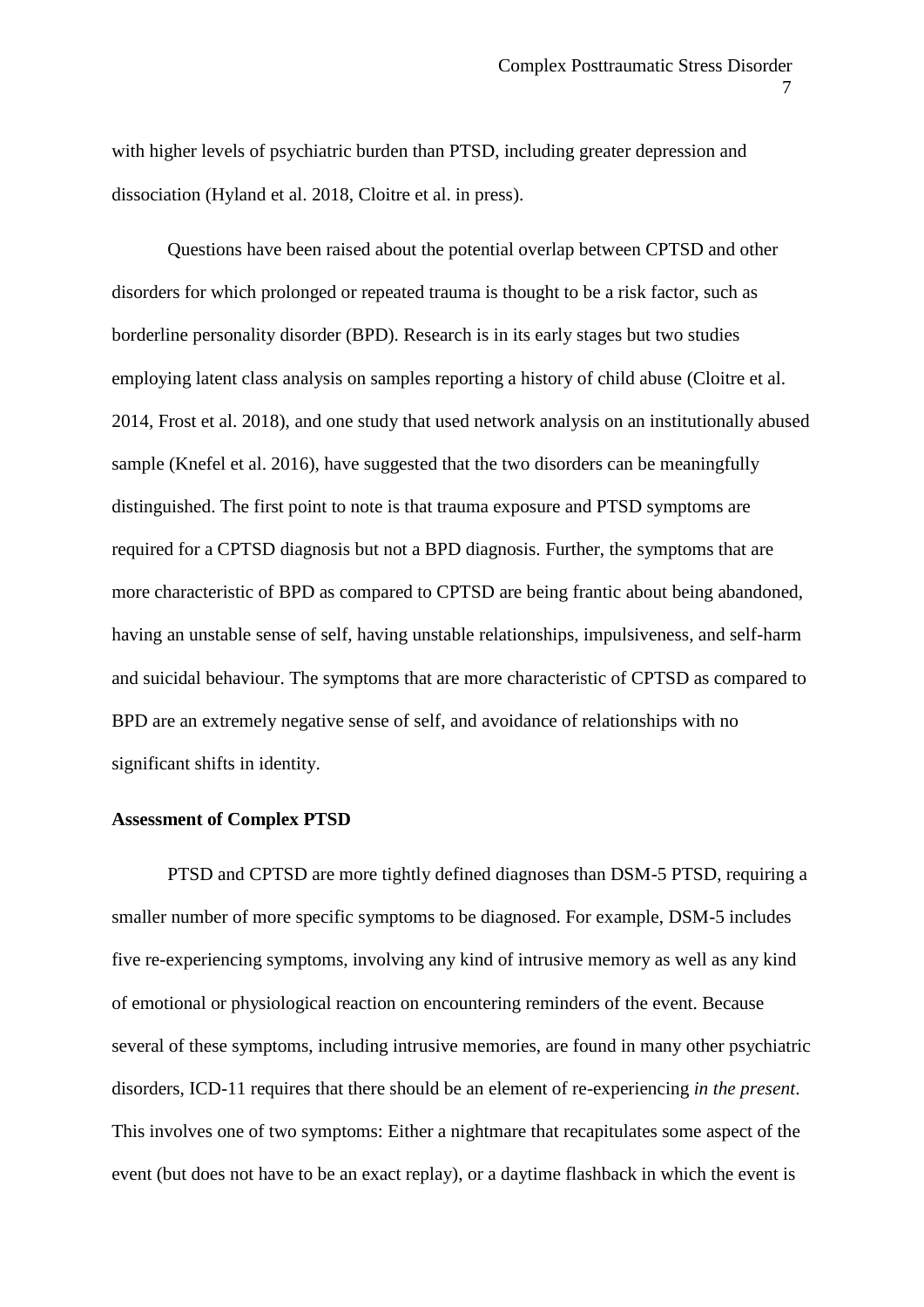vividly replayed. DSM-5 and ICD-11 now both define flashbacks as existing on a continuum: at one end is total absorption in the traumatic memory, with a complete loss of awareness of the current environment, while at the other is a vivid intrusive memory of the traumatic event in which the person does not lose contact with their current surroundings but has a sense, however fleeting, that the event is happening again in the here and now. This requirement is important to differentiate PTSD from other conditions such as major depression in which people have intrusive memories of distressing events but experience them as belonging to the past. If the person has no conscious memory of the event (perhaps because of a head injury or intoxication) ICD-11 allows this criterion to be met by an emotional response to reminders of it.

ICD-11 also requires evidence (again, at least one symptom) of both avoidance and a sense of threat. Although the deliberate avoidance symptoms are the same as in DSM-5, the hyper-arousal symptom cluster is replaced in ICD-11 by the more specific construct of a continuing sense of threat despite the event being in the past. This can be manifested either by hypervigilance or an exaggerated startle reaction. The requirement for functional impairment in some important aspect of the person's life also differentiates PTSD in ICD-11 from the equivalent diagnosis in ICD-10.

For CPTSD to be diagnosed the person must also demonstrate pervasive, longstanding disturbances in self-organisation (DSO). DSO consists of three components, and again there must be evidence, in the form of at least one symptom, that all three are simultaneously present. Affective dysregulation may take the form either of hyper-activation, the tendency to experience intense emotions that cannot readily be moderated, or of hypoactivation, in which there is an absence of normal feeling states, or of both. Negative selfconcept refers to feelings of worthlessness or being a failure, while disturbances in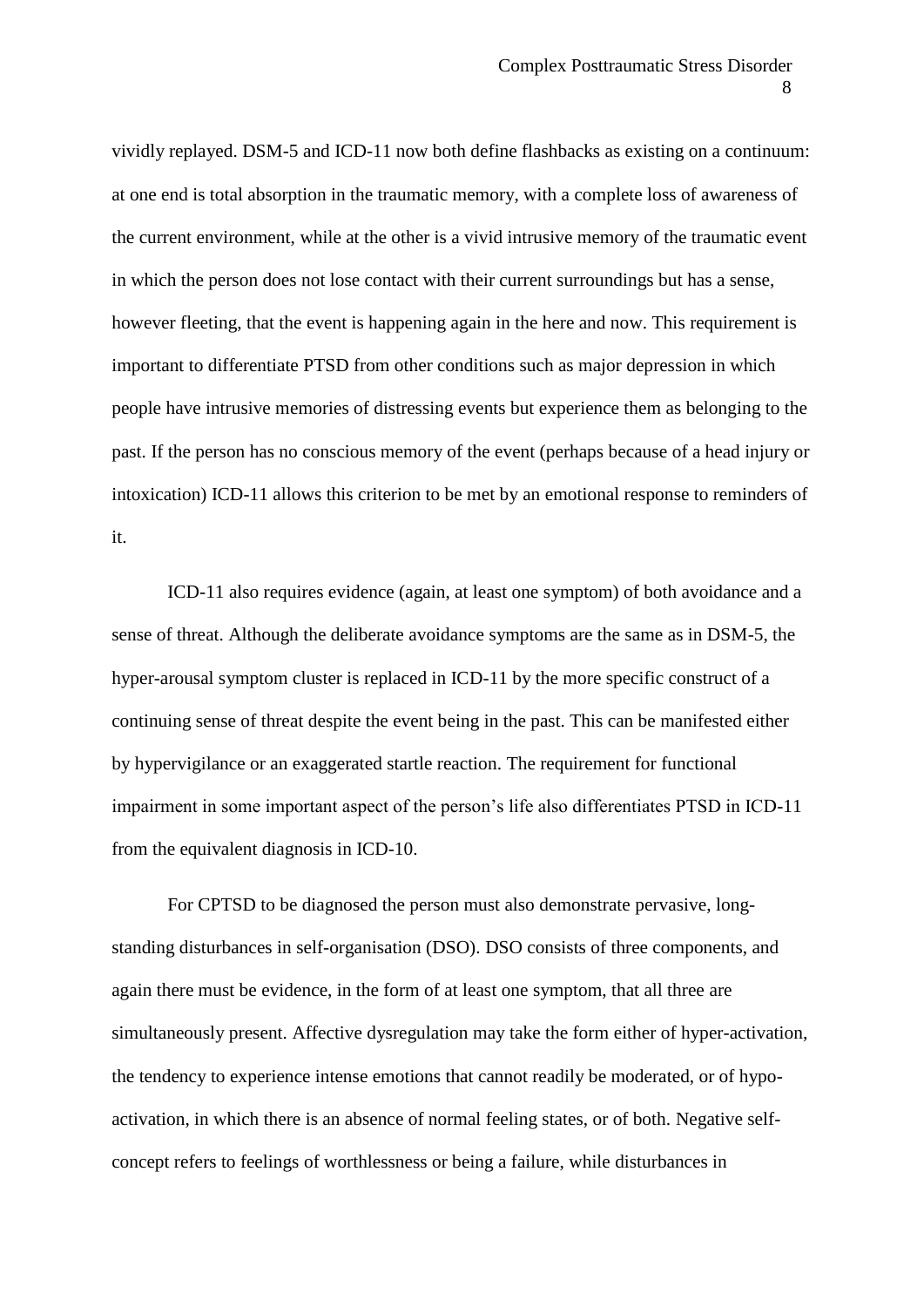relationships component focusses on detachment and withdrawal from others. These symptoms too must be accompanied by evidence of impairment in important life roles.

Different aspects of CPTSD may be more salient than others depending on the type of stressor. For example, uncontrollable anger tends to have relatively low endorsement as part of the affect dysregulation cluster among adults with childhood sexual and/or physical abuse (Cloitre et al., 2014), but much higher endorsement among those who were exposed to armed conflict and abducted into child soldiering (Murphy et al., 2016). ICD-11 further recognises that many other symptoms commonly accompany a PTSD presentation, even though they do not discriminate it from other disorders. These symptoms include anxiety symptoms such as panic, obsessions, and compulsions, ruminative thoughts indicating preoccupation with the traumatic event(s), general dysphoria in the form of emotional blunting, anhedonia, lack of a perceived future, insomnia, irritability, and concentration problems, dissociative symptoms such as memory disturbances (e.g. dissociative amnesia) and pseudo-hallucinations (e.g. hearing own thoughts as voices), somatic complaints without organic basis including headache and dyspnea, suicidal ideation and behaviour, changes in interpersonal attitudes and behaviour including social withdrawal, suspicion, and distrust, excessive use of alcohol or drugs to avoid re-experiencing, excessive risk-taking (e.g. dangerous driving), and psychotic reactions with hallucinations and delusions related to the trauma.

Although there are a few instruments that assess different forms of complex PTSD [\(Pelcovitz et al. 1997,](#page-19-0) [Litvin et al. 2017\)](#page-18-3), at present only one instrument is available that specifically assesses ICD-11 CPTSD, the International Trauma Questionnaire [\(Cloitre et al.](#page-16-2)  [2018\)](#page-16-2). The questionnaire is in use in at least 29 countries on six continents. A companion structured interview measure is under development.

#### **Treatment of Complex PTSD**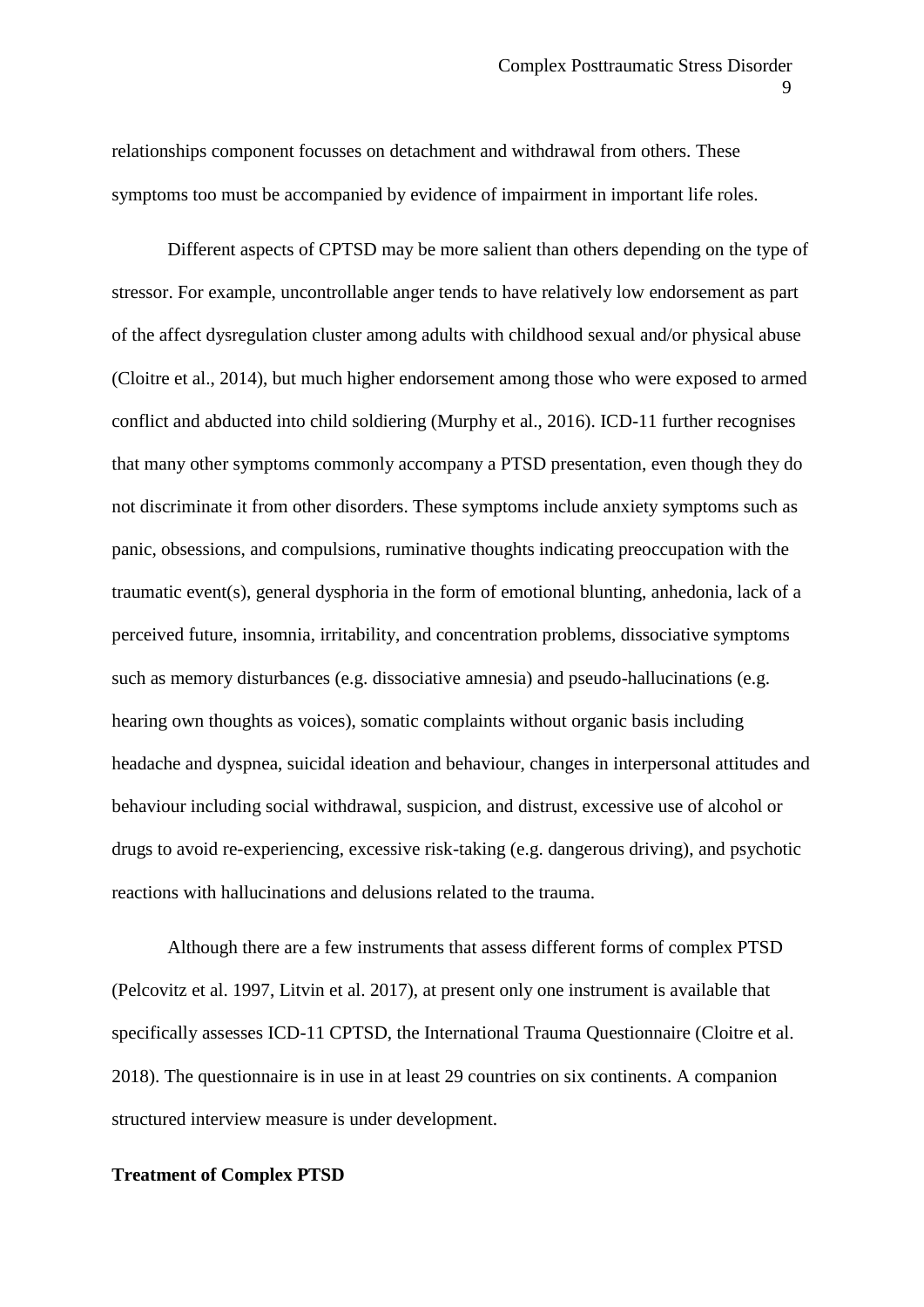An important debate has been taking place over whether complex PTSD requires a different kind of psychological treatment to PTSD. The International Society for Traumatic Stress Studies produced a position paper (downloadable from

[http://www.istss.org/getattachment/Treating-Trauma/New-ISTSS-Prevention-and-](http://www.istss.org/getattachment/Treating-Trauma/New-ISTSS-Prevention-and-Treatment-Guidelines/ISTSS_CPTSD-Position-Paper-(Adults)_FNL.pdf.aspx))[Treatment-Guidelines/ISTSS\\_CPTSD-Position-Paper-\(Adults\)\\_FNL.pdf.aspx\)](http://www.istss.org/getattachment/Treating-Trauma/New-ISTSS-Prevention-and-Treatment-Guidelines/ISTSS_CPTSD-Position-Paper-(Adults)_FNL.pdf.aspx))

recommending three stages or phases of treatment, each with a distinct function. Phase1 focusses on ensuring the individual's safety, reducing symptoms, and increasing important emotional, social and psychological competencies. Phase 2 focusses on processing the unresolved aspects of the individual's memories of traumatic experiences so that they are integrated into an adaptive representation of self, relationships and the world, using standard or somewhat adapted methods taken from conventional trauma-focussed cognitive-behaviour therapy. Phase 3 involves consolidation of treatment gains to facilitate the transition from treatment into a greater engagement with the outside world.

Currently validated treatments include STAIR/MPE [\(Cloitre et al. 2010\)](#page-16-3), which includes a first phase emphasising the acquisition of affective and interpersonal regulation skills followed by a modified version of prolonged exposure to address the traumatic memories. Another alternative that could be considered for Phase 1 is compassion-focussed therapy [\(Karatzias et al. 2019\)](#page-17-6). This addresses the frequent tendency for those with complex PTSD to feel intense shame and to be highly self-blaming and self-denigratory, reactions that are risk factors for PTSD and would be expected to make exposure to the traumatic memories too painful to tolerate. Treatment of children and adolescents with a phase-based approach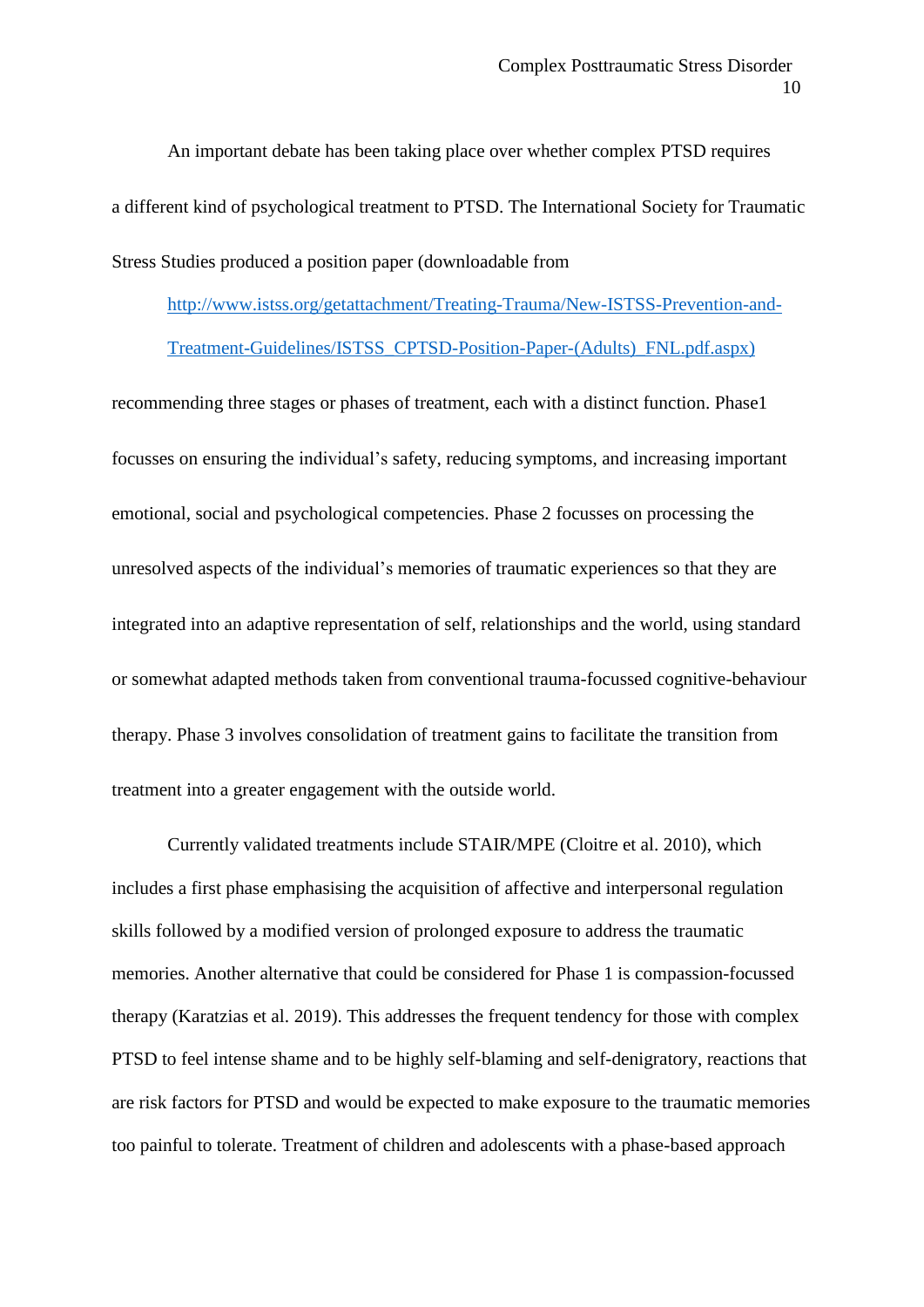has been found to achieve similar gains in those diagnosed with CPTSD as those with PTSD, although those with CPTSD started and finished therapy with higher symptom levels [\(Sachser et al. 2017\)](#page-19-3).

The need for a phased approach to treatment has been challenged by other experts [\(de](#page-16-4)  [Jongh et al. 2016\)](#page-16-4), however. They pointed to the lack of direct evidence for the superiority of a phase-based approach as well numerous indications that immediate trauma-focussed treatment (i.e., bypassing Phase 1) could be effective for many patients with histories of multiple traumatisation, including child abuse. For example, an intensive form of traumafocussed treatment that involved  $12 \times 90$ -minute sessions of prolonged exposure over four days followed by four weekly 90-minute booster sessions achieved large treatment effects that persisted over six months [\(Hendriks et al. 2018\)](#page-17-7). A recent meta-analysis [\(Karatzias et al.](#page-18-4)  [2019\)](#page-18-4) has confirmed that standard treatments for PTSD do reduce CPTSD symptoms in the form of negative self-concept and disturbances in relationships, although little evidence is available for affective dysregulation. The analysis also found that treatment gains were reduced when trauma exposure dated from childhood.

This debate largely preceded the current conceptualisation of CPTSD in ICD-11which has refocused attention on the presenting symptoms rather than the nature of the trauma. Rigorous comparisons of alternative treatment approaches are lacking but it is unlikely that diagnostic concerns alone will prove to be decisive. Theoretically, the factors that are thought to undermine direct work with trauma memories generally involve cognitive and emotional reactions that prevent the person from holding the most traumatic material in consciousness and keeping a degree of detachment and reflection as they do so [\(Brewin et al. 2010\)](#page-16-5). For example, loss of trust very frequently accompanies CPTSD [\(Ebert & Dyck 2004\)](#page-16-6) and may impede the formation of a therapeutic relationship strong enough to allow the patient to share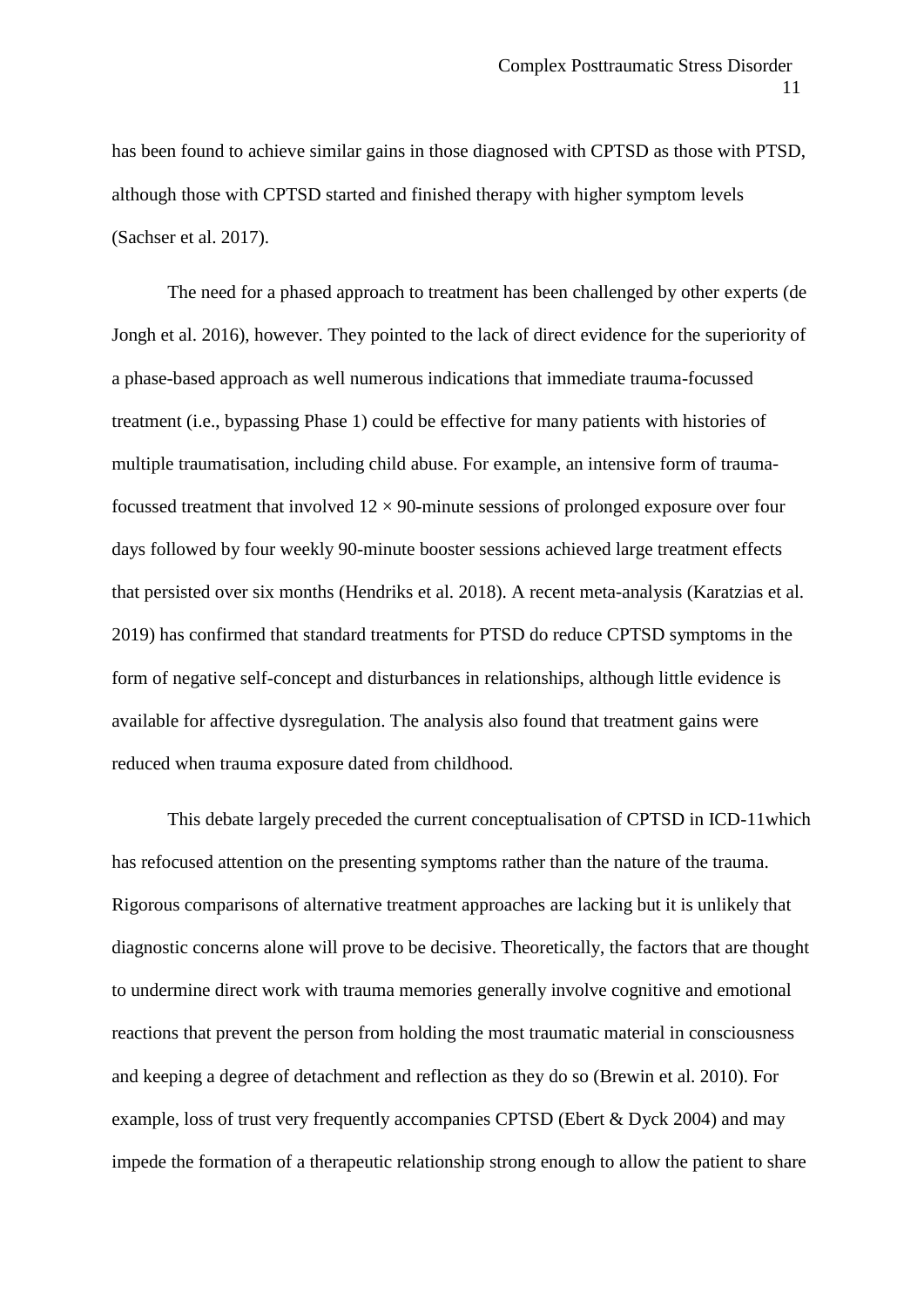critical experiences or even revisit them privately. This is to be expected given that trauma survivors not infrequently have the experience of being disbelieved or denigrated, or are betrayed by individuals or organisations who have a duty of care towards them. Some other factors impacting on CPTSD treatment are discussed further below.

What is important is to be aware that in order to strengthen the therapeutic relationship and prevent drop-out some patients with CPTSD are likely to benefit from a stabilisation phase prior to trauma-focussed treatment that directly addresses their traumatic memories. Consistent with this, the recently updated NICE guideline on PTSD notes that trauma-focussed cognitive-behavioural interventions should normally be provided over 8-12 sessions but may need to be extended for those with more complex presentations [\(National](#page-18-5)  [Institute of Health and Care Excellence 2018\)](#page-18-5). The recommendations include: building in extra time to develop trust with the person, by increasing the duration or the number of therapy sessions according to the person's needs; take into account the safety and stability of the person's personal circumstances (for example their housing situation) and how this might affect engagement with and success of treatment; help the person manage any issues that might be a barrier to engaging with trauma-focused therapies, such as substance misuse, dissociation, emotional dysregulation, interpersonal difficulties or negative self-perception; and work with the person to plan any ongoing support they will need after the end of treatment, for example to manage any residual PTSD symptoms or comorbidities. NICE did not give any indication of how much additional time might be needed, but therapeutic experience indicates that while 20-30 sessions will be sufficient for many, 1-2 years of weekly therapy may be needed for the more complex cases.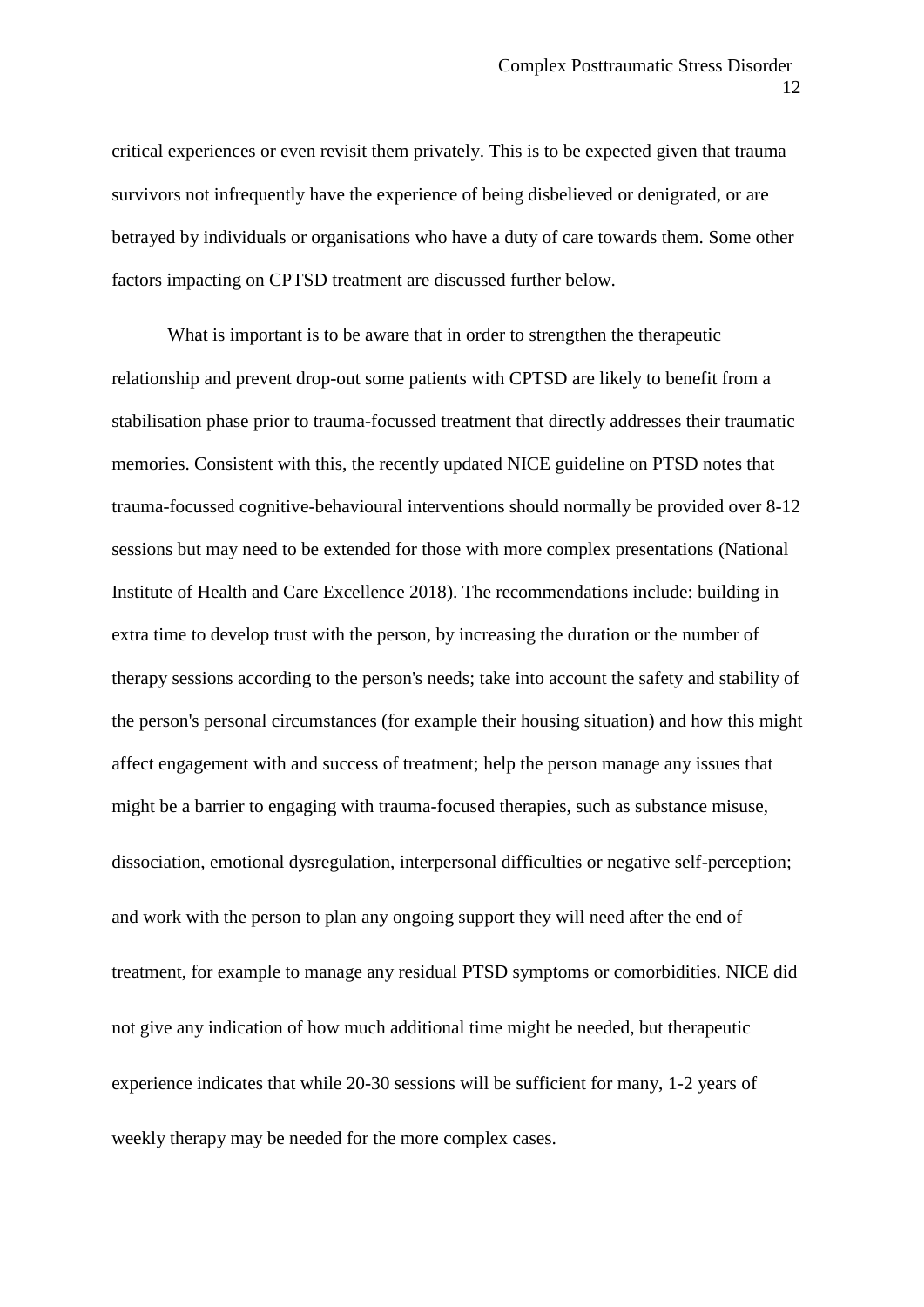# **Factors Impacting on Treatment of Complex PTSD**

There are numerous clinical challenges that are regularly encountered in the management of CPTSD and that interfere with psychological treatment even in patients who are well-motivated and engaged. Of these chronic dissociation and/or voice-hearing are among the most common.

*Dissociation*. The tendency for patients to dissociate within therapy sessions when confronted by traumatic reminders is well recognised. Dissociation can involve either too much absorption in or too much disengagement from the traumatic material. In either case the ability to reflect deliberately on the material, essential for positive therapeutic change, may be compromised. However, the literature shows that dissociative symptoms tend to improve with PTSD treatment and need not be a barrier to a good outcome. The outcome is likely to depend on how successfully dissociation can be managed in the individual case.

CPTSD, however, may be accompanied by much more pervasive dissociation, including complete loss of awareness of the current environment that occurs both in the therapy session and in everyday situations such as crossing roads (sometimes in the form of fugue states). Such episodes are usually frightening and potentially put the patient at increased risk – it is likely that they will need to be addressed before the commencement of direct trauma work that may exacerbate them. The presence of these episodes can be assessed with the Dissociative Experiences Questionnaire [\(Carlson & Putnam 1993\)](#page-16-7) or a briefer 10 item version that focusses on the most pathological dissociation symptoms [\(Waller et al.](#page-19-4)  [1996\)](#page-19-4). An adolescent version is also available [\(Armstrong et al. 1997\)](#page-15-4).

Stabilisation work may therefore be required to assess which external situations provoke such reactions and to teach the patient to monitor and control them, for example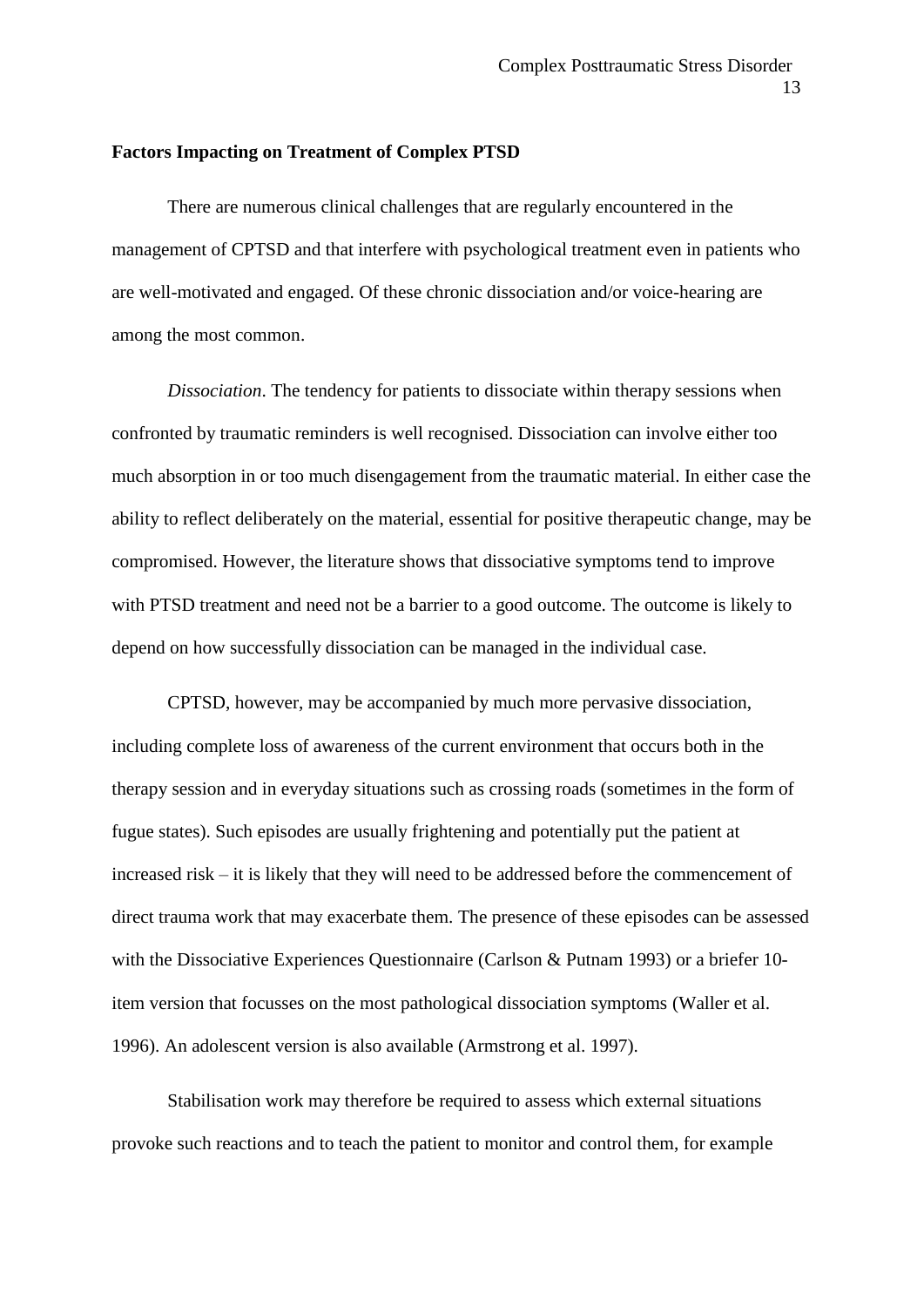using grounding techniques [\(Kennedy et al. 2013\)](#page-18-6). In vivo practice accompanied by a therapist may be required occasionally in order to guarantee the patient's safety in real-world roles such as driver or pedestrian. Severe dissociative reactions occurring in the therapeutic session are also likely to be frightening and may require the traumatic memories to be approached very slowly and gradually, greatly extending the therapeutic process.

*Voice-hearing*. Although now recognised as an associated feature of PTSD in both DSM-5 and ICD-11, the symptom whereby patients report hearing their thoughts in the form of a voice speaking to them is rarely acknowledged in textbooks or treatment manuals. Following a number of observational studies in the U.S. military, voice-hearing has been identified as prevalent in U.K. military and civilian samples, particularly in those with more complex forms of the disorder [\(Anketell et al. 2010,](#page-15-5) [Brewin & Patel 2010\)](#page-16-8). These studies reported voice-hearing to be correlated with increased dissociative symptoms, consistent with some theoretical views of voice-hearing in people with psychosis [\(McCarthy-Jones &](#page-18-7)  [Longden 2015\)](#page-18-7). Although the average number of different voices is generally between one and three, the presence of large numbers of voices indicates that the person may attract a comorbid diagnosis of a dissociative disorder.

Clinical experience confirms that voice-hearing often has a very substantial impact on CPTSD patients' lives, with the potential to greatly worsen mood and alter their sense of identity. Further, voices may be active in the therapeutic environment, commenting on mental health professionals and their interventions and sometimes counselling non-cooperation. Voices appear to have greater impact than negative thoughts because, similar to the experience of psychosis, patients describe relationships with them in which the patient often inadequate or intimidated [\(Brewin & Patel 2010\)](#page-16-8).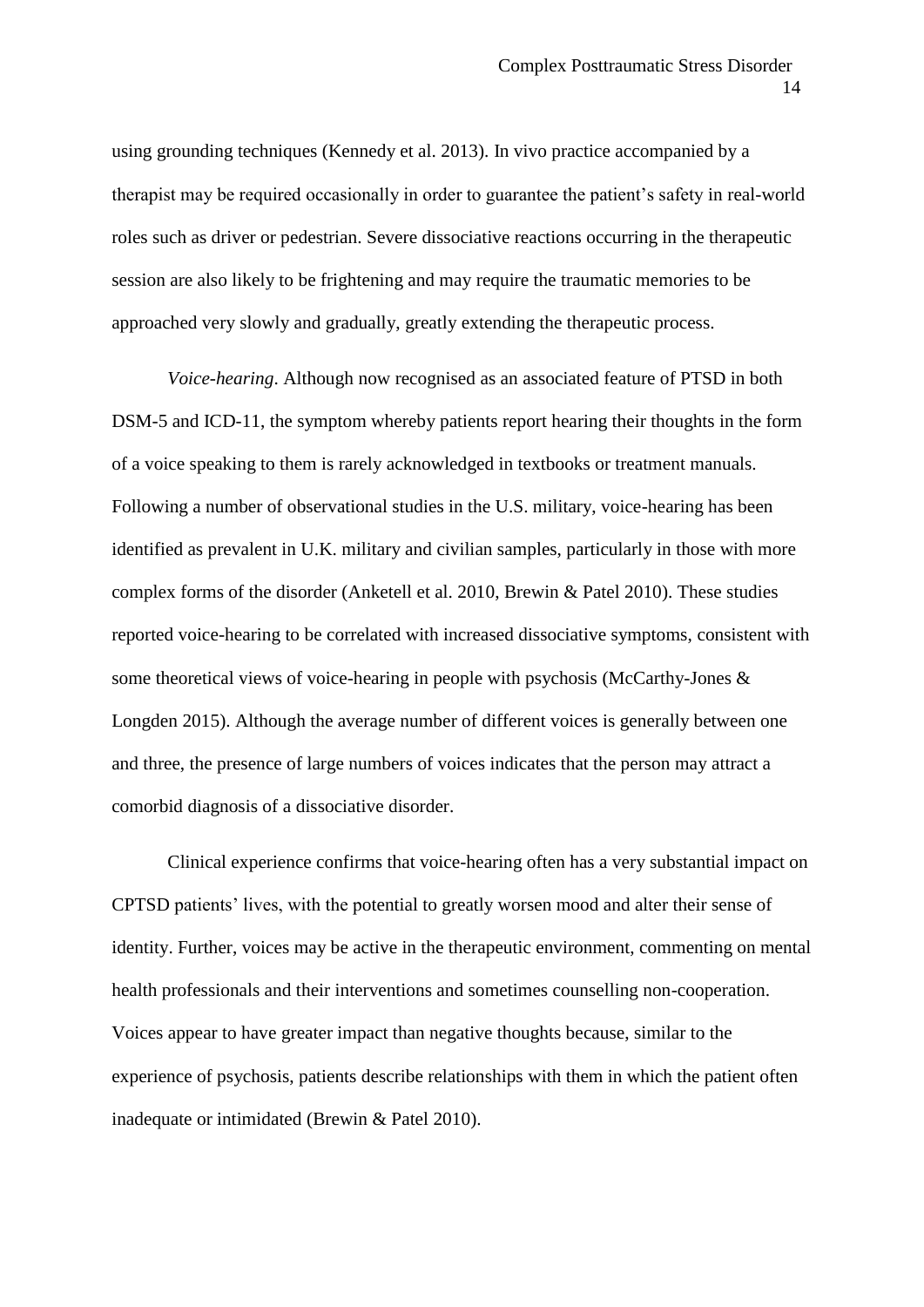Techniques proposed for working psychologically with voices in patients with psychosis [\(Corstens et al. 2012\)](#page-16-9) are relevant to patients with CPTSD [\(Brewin in press\)](#page-15-6). It appears to be helpful to explore patients' attitudes to and assumptions about their voices, as well as their content, with the aim of destigmatising the experience of voice-hearing and reassuring patients about their sanity. It is likely that the presence of voices will not previously have been disclosed to anyone. At the same time patients can be taught to question and evaluate the content of what the voices say, using standard techniques of Socratic questioning that are part of cognitive therapy. These methods often enable the patient to distance themselves from their voices for the first time, stop treating them as infallible, and accept them as a part of their mental life that needs to be acknowledged rather than believed or obeyed.

# **Summary**

CPTSD has been discussed in one form or another for many years but now in ICD-11 has been defined in a way that is consistent with empirical evidence that it is not inevitably linked to certain types of traumatic exposure. The presence of re-experiencing, avoidance and sense of threat symptoms also helps to demarcate it from other disorders that may be the result of prolonged or repeated trauma. In its new form CPTSD is readily distinguished by clinicians [\(Keeley et al. 2016\)](#page-18-8) and meets a long-expressed need. It also, as discussed by NICE, has resource implications as brief treatments are unlikely to be adequate. Although conventional trauma-focussed treatment may be effective for some there are numerous complicating factors that will require practitioners specialising in CPTSD to develop additional skill sets.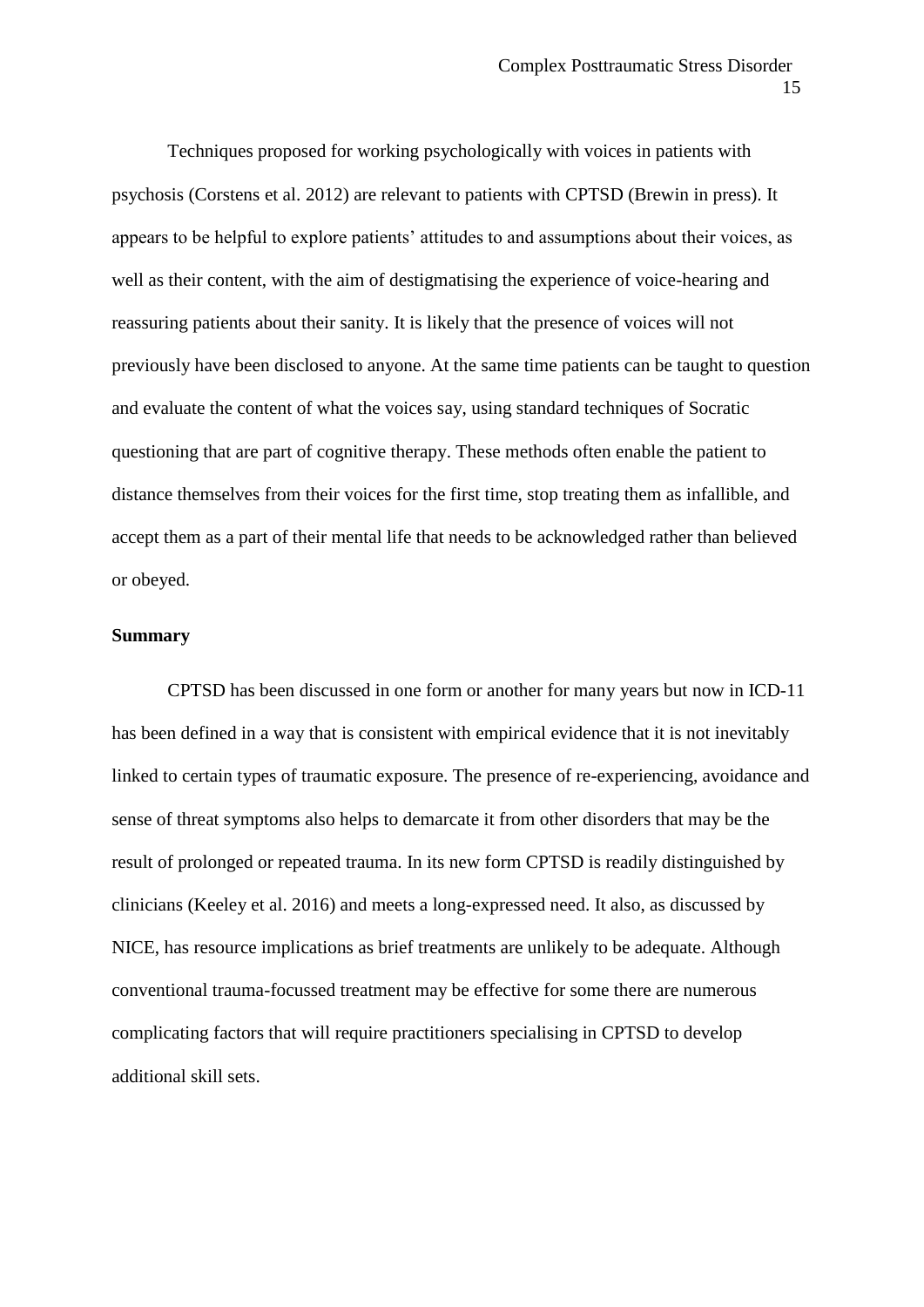#### **Declaration of Interests**

CB was an unpaid member of the Working Group on Classification of Stress-Related Disorders for the World Health Organization's International Advisory Group for the Revision of ICD-10 Mental and Behavioural Disorders. The views expressed in this article are those of the authors and do not represent the official policies or positions of the International Advisory Group or the WHO.

# **References**

<span id="page-15-5"></span><span id="page-15-2"></span>American Psychiatric Association (2000). *Diagnostic and Statistical Manual of Mental Disorders (4th ed., Text revision)*. Washington, DC, American Psychiatric Association. Anketell C, Dorahy MJ, Shannon M et al. (2010) An exploratory analysis of voice hearing in chronic PTSD: Potential associated mechanisms. *Journal of Trauma & Dissociation* **11**: 93- 107.

<span id="page-15-4"></span>Armstrong JG, Putnam FW, Carlson EB et al. (1997) Development and validation of a measure of adolescent dissociation: The Adolescent Dissociative Experiences Scale. *Journal of Nervous and Mental Disease* **185**: 491-7.

<span id="page-15-3"></span>Ben-Ezra M, Karatzias T, Hyland P et al. (2018) Posttraumatic stress disorder (PTSD) and complex PTSD (CPTSD) as per ICD-11 proposals: A population study in Israel. *Depression and Anxiety* **35**: 264-74.

<span id="page-15-0"></span>Brewin CR (2013) "I wouldn't start from here"-An alternative perspective on PTSD from the ICD-11: Comment on Friedman (2013). *Journal of Traumatic Stress* **26**: 557-9.

<span id="page-15-6"></span>Brewin CR (in press) Treating voice-hearing in PTSD. *Advances in Cognitive Therapy*.

<span id="page-15-1"></span>Brewin CR, Cloitre M, Hyland P et al. (2017) A review of current evidence regarding the

ICD-11 proposals for diagnosing PTSD and complex PTSD. *Clinical Psychology Review* **58**:

1-15.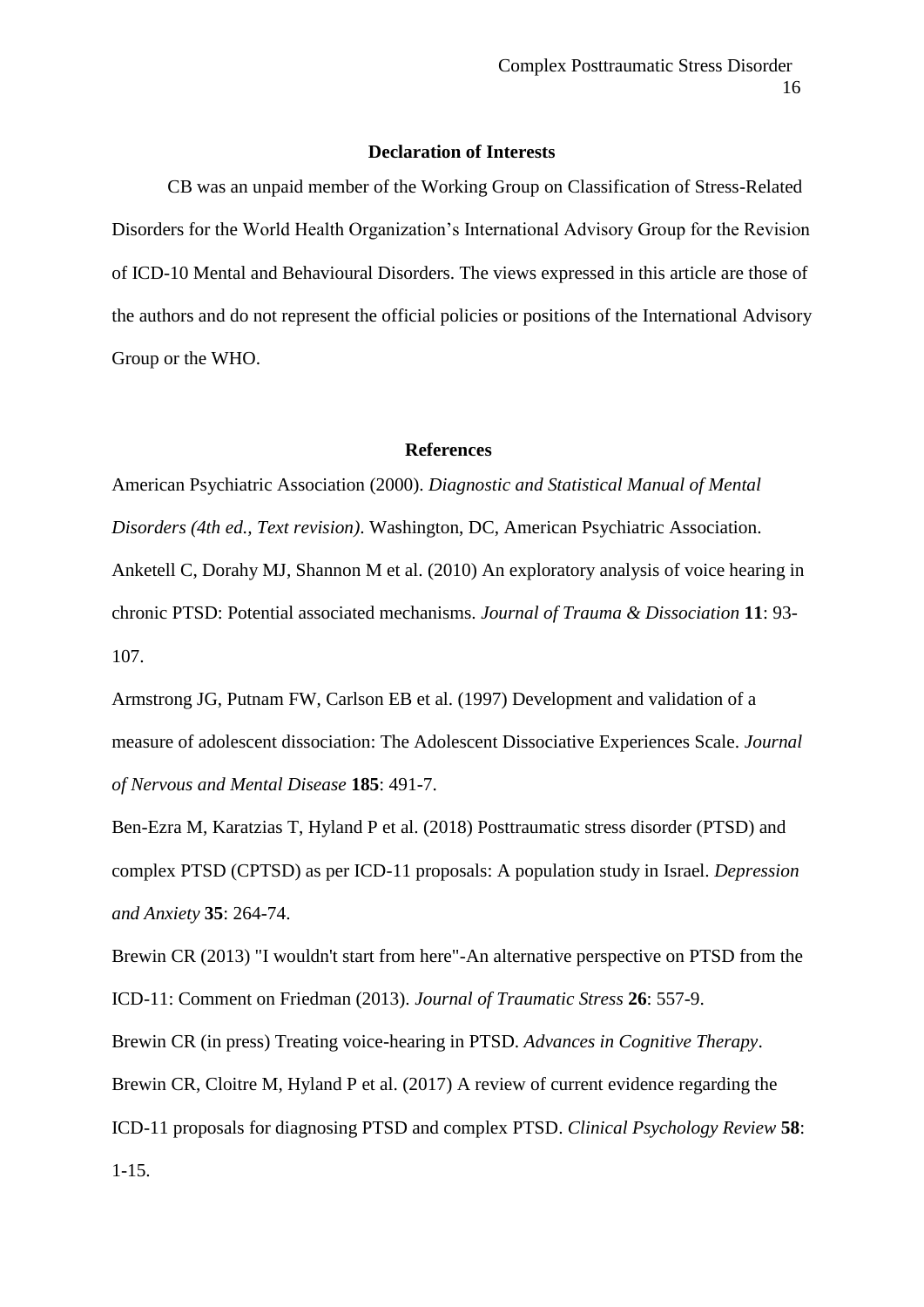<span id="page-16-5"></span>Brewin CR, Gregory JD, Lipton M et al. (2010) Intrusive images in psychological disorders: Characteristics, neural mechanisms, and treatment implications. *Psychological Review* **117**: 210-32.

<span id="page-16-8"></span>Brewin CR, Patel T (2010) Auditory pseudo-hallucinations in United Kingdom war veterans and civilians with posttraumatic stress disorder. *Journal of Clinical Psychiatry* **71**: 419-25. Carlson EB, Putnam FW (1993) An update on the Dissociative Experiences Scale.

<span id="page-16-7"></span>*Dissociation: Progress in the Dissociative Disorders* **6**: 16-27.

<span id="page-16-1"></span>Cloitre M, Garvert DW, Weiss B et al. (2014) Distinguishing PTSD, complex PTSD, and borderline personality disorder: A latent class analysis. *European Journal of Psychotraumatology* **5**: 10.3402/ejpt.v5.25097.

<span id="page-16-0"></span>Cloitre M, Hyland P, Bisson JI et al. (in press) ICD-11 PTSD and Complex PTSD in the United States: A population-based study. *Journal of Traumatic Stress*.

<span id="page-16-2"></span>Cloitre M, Shevlin M, Brewin CR et al. (2018) The International Trauma Questionnaire: development of a self-report measure of ICD-11 PTSD and complex PTSD. *Acta Psychiatrica Scandinavica* **138**: 536-46.

<span id="page-16-9"></span><span id="page-16-3"></span>Cloitre M, Stovall-McClough KC, Nooner K et al. (2010) Treatment for PTSD related to childhood abuse: A randomized controlled trial. *American Journal of Psychiatry* **167**: 915-24. Corstens D, Longden E, May R (2012) Talking with voices: Exploring what is expressed by the voices people hear. *Psychosis-Psychological Social and Integrative Approaches* **4**: 95- 104.

<span id="page-16-6"></span><span id="page-16-4"></span>de Jongh A, Resick PA, Zoellner LA et al. (2016) Critical analysis of the current treatment guidelines for complex PTSD in adults. *Depression and Anxiety* **33**: 359-69. Ebert A, Dyck MJ (2004) The experience of mental death: The core feature of complex posttraumatic stress disorder. *Clinical Psychology Review* **24**: 617-35.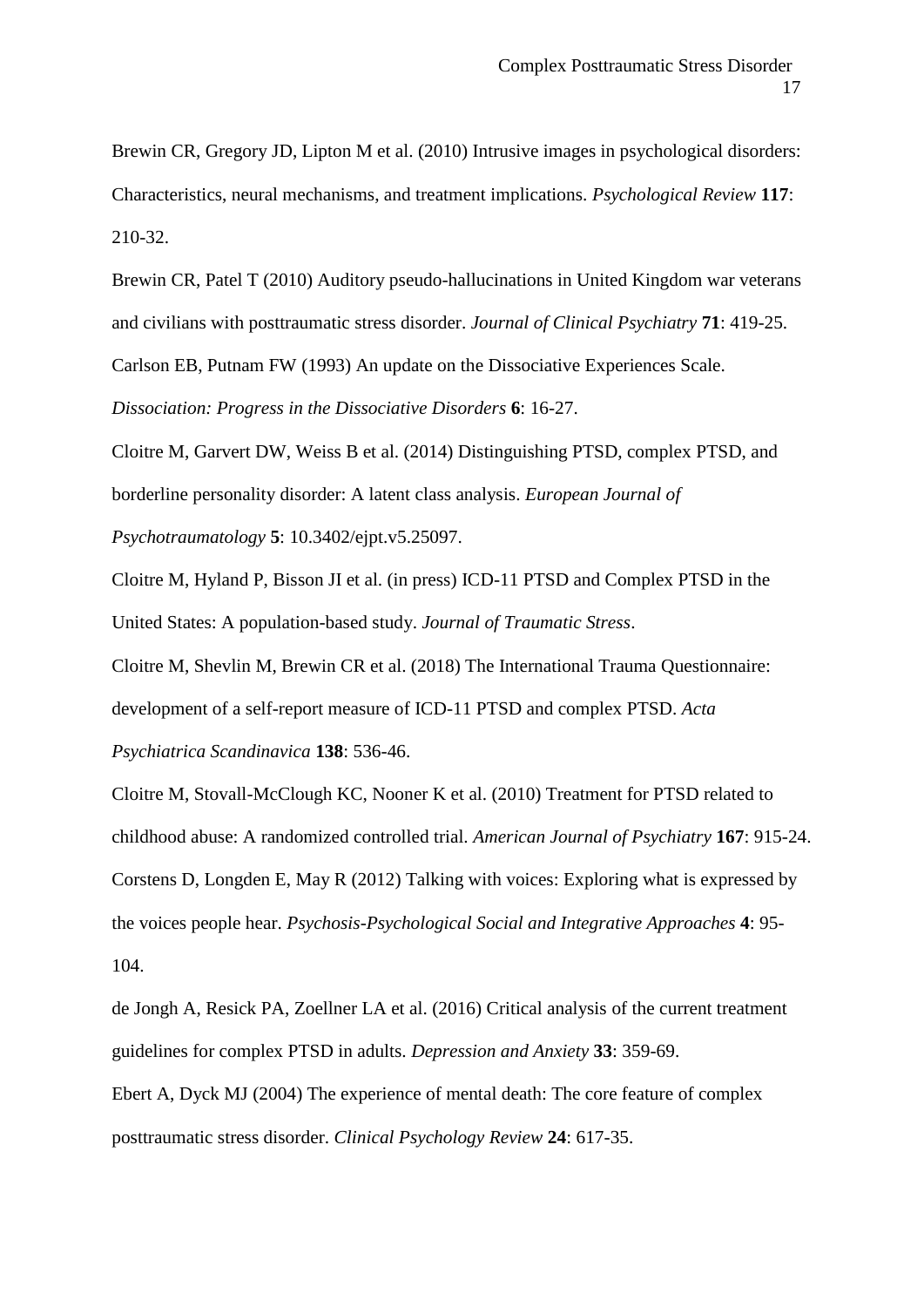<span id="page-17-2"></span>Ford JD (1999) Disorders of extreme stress following war-zone military trauma: Associated features of posttraumatic stress disorder or comorbid but distinct syndromes? *Journal of Consulting and Clinical Psychology* **67**: 3-12.

<span id="page-17-1"></span>Ford JD, Spinazzola J, van der Kolk B et al. (2018) Toward an empirically based developmental trauma disorder diagnosis for children: Factor structure, item characteristics, reliability, and validity of the Developmental Trauma Disorder semi-structured interview. *Journal of Clinical Psychiatry* **79**: 10.4088/JCP.17m11675.

<span id="page-17-3"></span>Frost R, Hyland P, McCarthy A et al. (2019) The complexity of trauma exposure and response: Profiling PTSD and CPTSD among a refugee sample. *Psychological Trauma: Theory, Research, Practice and Policy* **11**: 165-75.

<span id="page-17-5"></span>Frost R, Hyland P, Shevlin M et al. (2018) Distinguishing Complex PTSD from Borderline Personality Disorder among individuals with a history of sexual trauma: A latent class analysis. *European Journal of Trauma and Dissociation 10.1016/j.ejtd.2018.08.004*.

<span id="page-17-7"></span>Hendriks L, de Kleine RA, Broekman TG et al. (2018) Intensive prolonged exposure therapy for chronic PTSD patients following multiple trauma and multiple treatment attempts. *European Journal of Psychotraumatology* **9**: 10.1080/20008198.2018.1425574.

<span id="page-17-0"></span>Herman JL (1992) Complex PTSD - A syndrome in survivors of prolonged and repeated trauma. *Journal of Traumatic Stress* **5**: 377-91.

<span id="page-17-4"></span>Hyland P, Shevlin M, Fyvie C et al. (2018) Posttraumatic Stress Disorder and Complex Posttraumatic Stress Disorder in DSM-5 and ICD-11: Clinical and Behavioral Correlates. *Journal of Traumatic Stress* **31**: 174-80.

<span id="page-17-6"></span>Karatzias T, Hyland P, Bradley A et al. (2019) Is self-compassion a worthwhile therapeutic target for ICD-11 Complex PTSD (CPTSD)? *Behavioural and Cognitive Psychotherapy* **47**: 257-69.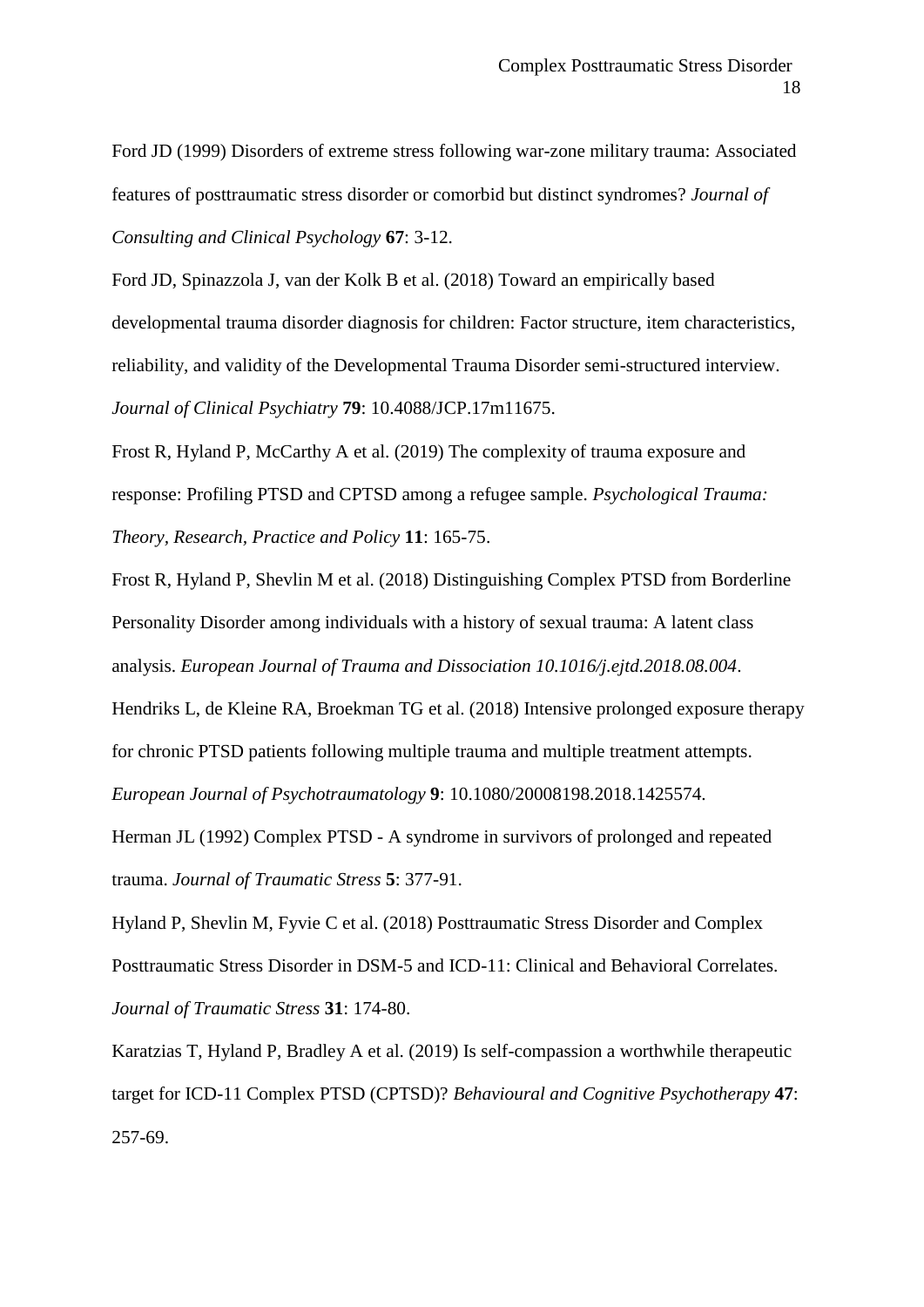<span id="page-18-4"></span>Karatzias T, Murphy P, Cloitre M et al. (2019) Psychological interventions for ICD-11 complex PTSD symptoms: systematic review and meta-analysis. *Psychological Medicine*: 1- 15. doi: 0.1017/S0033291719000436.

<span id="page-18-8"></span>Keeley JW, Reed GM, Roberts MC et al. (2016) Disorders specifically associated with stress: A case-controlled field study for ICD-11 mental and behavioural disorders. *International Journal of Clinical and Health Psychology* **16**: 109-27.

<span id="page-18-6"></span>Kennedy F, Kennerley H, Pearson D, Eds. (2013). *Cognitive Behavioural Approaches to the Understanding and Treatment of Dissociation*. London, Routledge.

<span id="page-18-2"></span>Knefel M, Tran US, Lueger-Schuster B (2016) The association of posttraumatic stress disorder, complex posttraumatic stress disorder, and borderline personality disorder from a network analytical perspective. *Journal of Anxiety Disorders* **43**: 70-8.

<span id="page-18-3"></span>Litvin JM, Kaminski PL, Riggs SA (2017) The Complex Trauma Inventory: A self-report measure of posttraumatic stress disorder and complex posttraumatic stress disorder. *Journal of Traumatic Stress* **30**: 602-13.

<span id="page-18-0"></span>Maercker A, Brewin CR, Bryant RA et al. (2013) Diagnosis and classification of disorders specifically associated with stress: proposals for ICD-11. *World Psychiatry* **12**: 198-206.

<span id="page-18-1"></span>Maercker A, Hecker T, Augsburger M et al. (2018) ICD-11 prevalence rates of posttraumatic stress disorder and complex posttraumtic stress disorder in a German nationwide sample. *Journal of Nervous and Mental Disease* **206**: 270-6.

<span id="page-18-7"></span>McCarthy-Jones S, Longden E (2015) Auditory verbal hallucinations in schizophrenia and post-traumatic stress disorder: common phenomenology, common cause, common interventions? *Frontiers in Psychology* **6**: doi: 10.3389/fpsyg.2015.01071.

<span id="page-18-5"></span>National Institute of Health and Care Excellence (2018). Post-traumatic stress disorder. NICE

Guideline published 5 December 2018. Retrieved 16 February 2019 from

[https://www.nice.org.uk/guidance/ng116.](https://www.nice.org.uk/guidance/ng116)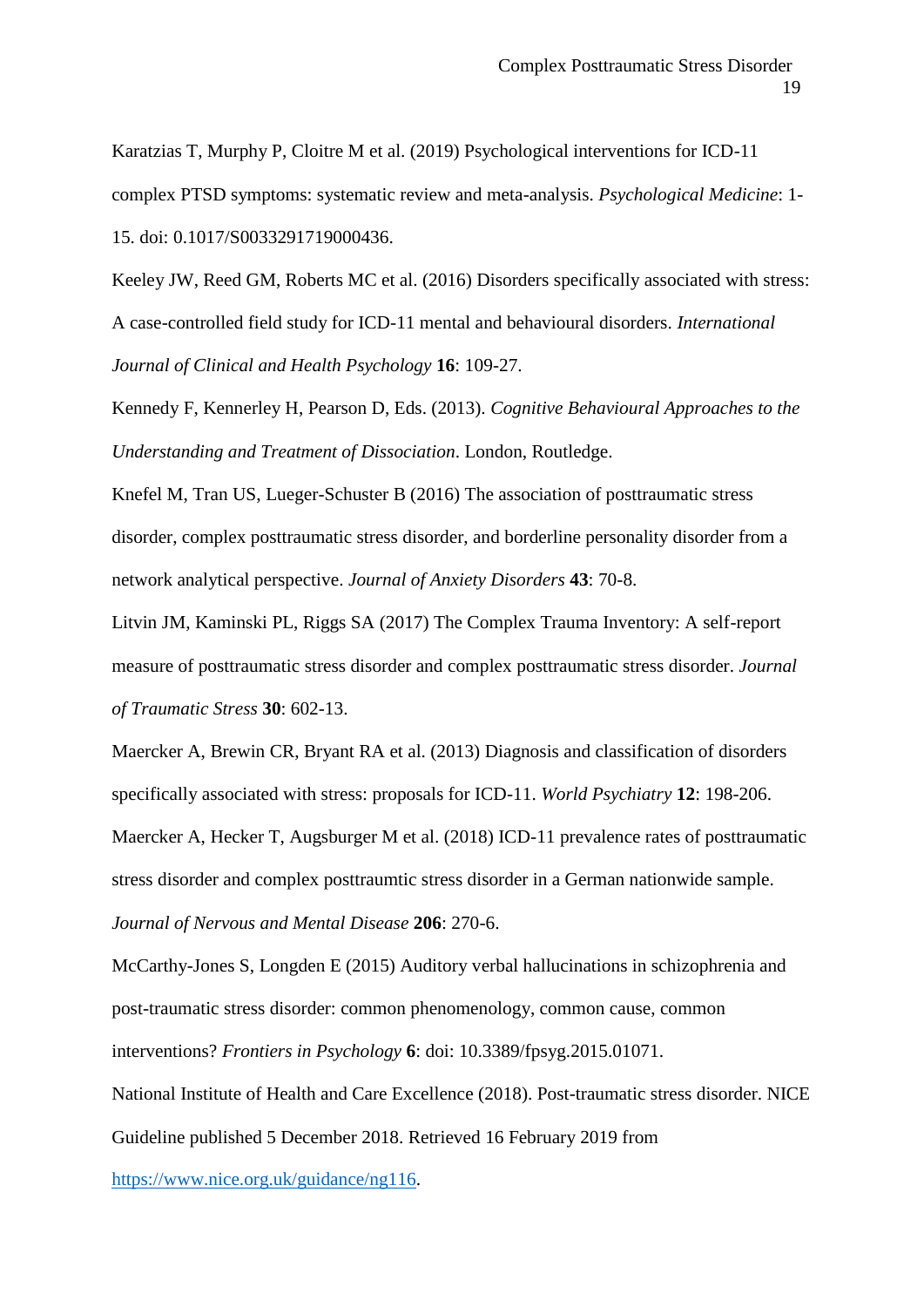<span id="page-19-0"></span>Pelcovitz D, van der Kolk B, Roth S et al. (1997) Development of a criteria set and a structured interview for disorders of extreme stress (SIDES). *Journal of Traumatic Stress* **10**: 3-16.

<span id="page-19-1"></span>Resick PA, Bovin MJ, Calloway AL et al. (2012) A critical evaluation of the complex PTSD literature: Implications for DSM-5. *Journal of Traumatic Stress* **25**: 241-51.

<span id="page-19-3"></span>Sachser C, Keller F, Goldbeck L (2017) Complex PTSD as proposed for ICD-11: validation of a new disorder in children and adolescents and their response to Trauma-Focused Cognitive Behavioral Therapy. *Journal of Child Psychology and Psychiatry* **58**: 160-8. Vallieres F, Ceannt R, Daccache F et al. (2018) ICD-11 PTSD and complex PTSD amongst Syrian refugees in Lebanon: the factor structure and the clinical utility of the International Trauma Questionnaire. *Acta Psychiatrica Scandinavica* **138**: 547-57.

<span id="page-19-4"></span><span id="page-19-2"></span>Waller NG, Putnam FW, Carlson EB (1996) Types of dissociation and dissociative types: A taxometric analysis of dissociative experiences. *Psychological Methods* **1**: 300-21.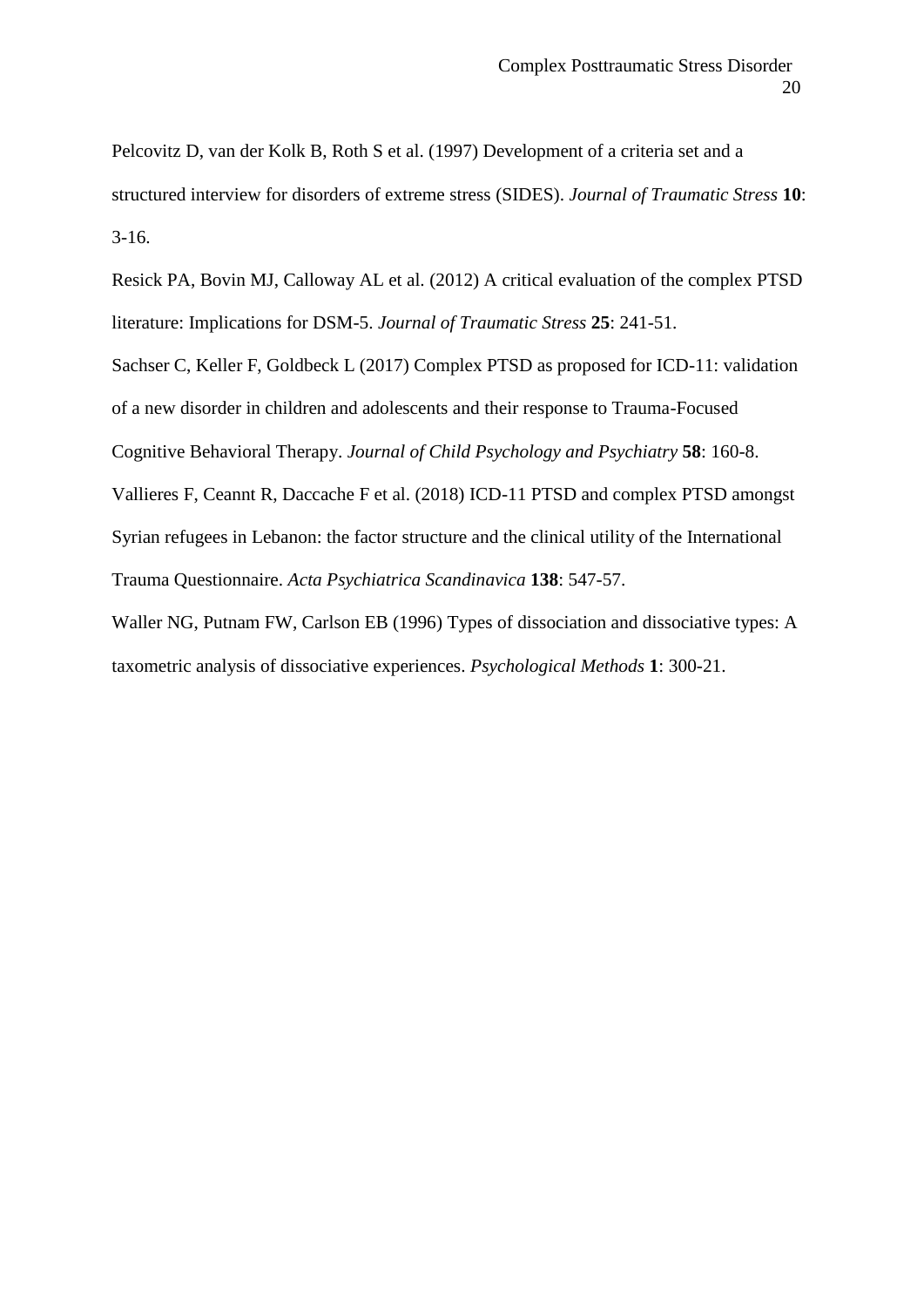# **Box: ICD-11 Complex PTSD Definition and Diagnostic Guidelines**

# **Definition:**

Complex post-traumatic stress disorder (Complex PTSD) is a disorder that may develop following exposure to an event or series of events of an extremely threatening or horrific nature, most commonly prolonged or repetitive events from which escape is difficult or impossible (e.g., torture, slavery, genocide campaigns, prolonged domestic violence, repeated childhood sexual or physical abuse). All diagnostic requirements for PTSD are met. In addition, Complex PTSD is characterized by severe and persistent 1) problems in affect regulation; 2) beliefs about oneself as diminished, defeated or worthless, accompanied by feelings of shame, guilt or failure related to the traumatic event; and 3) difficulties in sustaining relationships and in feeling close to others. These symptoms cause significant impairment in personal, family, social, educational, occupational or other important areas of functioning.

# **Diagnostic Guidelines:**

- Exposure to a stressor typically of an extreme or prolonged nature and from which escape is difficult or impossible such as torture, concentration camps, slavery, genocide campaigns and other forms of organized violence, domestic violence, and childhood sexual or physical abuse.
- Presence of the core symptoms of PTSD (re-experiencing the trauma in the present, avoidance of reminders of the trauma, and persistent perceptions of current threat).
- Following onset of the stressor event and co-occurring with PTSD symptoms, there is the development of persistent and pervasive impairments in affective, self and relational functioning including problems in affect regulation, persistent beliefs about oneself as diminished, defeated or worthless, persistent difficulties in sustaining relationships

The stressors associated with Complex PTSD are typically of an interpersonal nature, that is are the result of human mistreatment rather than acts of nature (e.g., earthquakes, tornadoes, tsunamis) or accidents (train wrecks, motor vehicle accidents). In addition to the typical symptoms of PTSD, Complex PTSD is characterized by more persistent long-term problems in affective, self and relational functioning. Problems in all three areas are often co-occurring.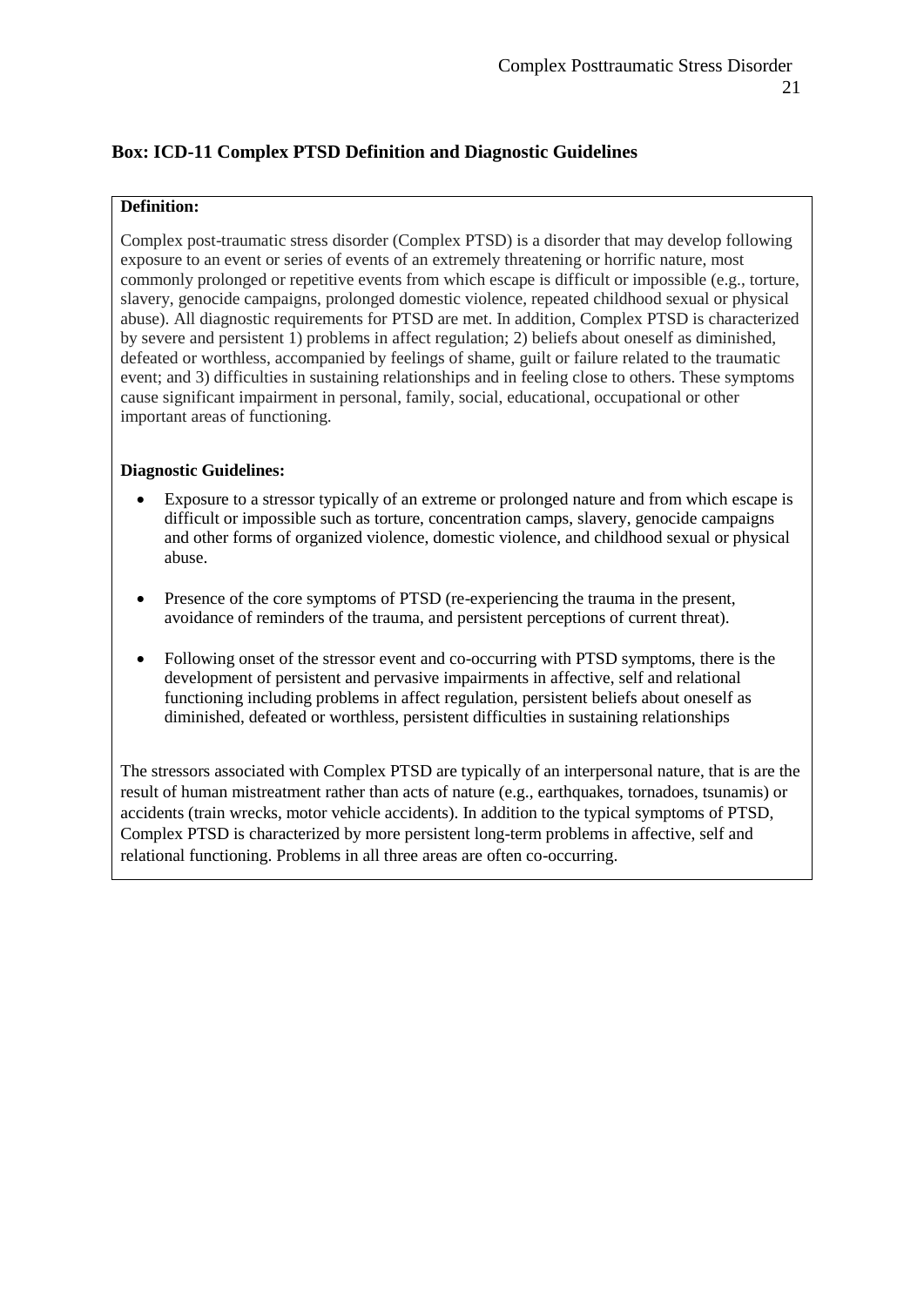# **Objectives**

Understand the relationship between Complex PTSD and precipitating events Distinguish Complex PTSD from PTSD and borderline personality disorder Be aware of current issues and practices in psychological treatment

# **MCQs**

- 1. ICD-11 Complex PTSD can be diagnosed following exposure to:
- a) Repeated trauma
- b) Child abuse
- c) Any traumatic event\*
- d) Any upsetting event
- e) Chronic trauma

2. Which of the following are not recognised accompaniments of ICD-11 Complex PTSD?

- (a) Suicidal ideation
- (b) Hearing thoughts as voices
- (c) Mistrustfulness
- (d) Delusions\*
- (e) Dissociative states
- 3. A diagnosis of ICD-11 Complex PTSD requires:
- (a) Disturbances in relationships
- (b) Re-experiencing the traumatic event in the present
- (c) Problems in regulating emotions
- (d) A continuing sense of threat
- (e) All of the above\*
- 4. ICD-11 Complex PTSD:
- (a) Requires more qualifying symptoms than DSM-5 PTSD
- (b) Can be diagnosed after childhood or adult trauma\*